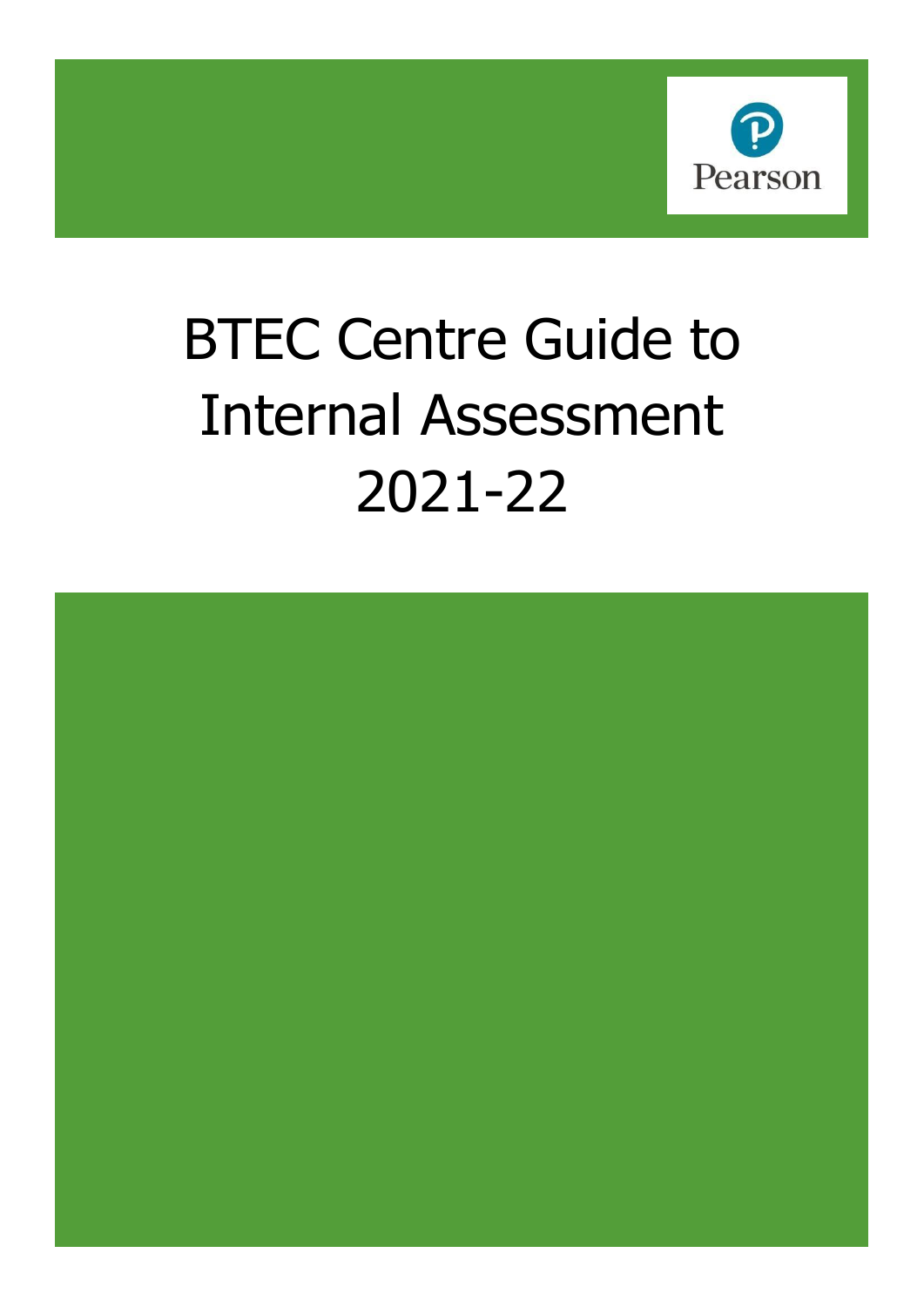# Which qualifications does this guide cover?

This guide provides essential information for **BTEC programme teams** on the planning and implementation of the **internal assessment of the following BTEC qualifications:**

- BTEC Level 1 Entry and Introductory Suite (from 2016)
- BTEC Level 1/2 Firsts
- BTEC Level 1/2 Tech Awards
- BTEC Level 2 and 3 Technicals
- BTEC 2010 Level 3 Nationals
- BTEC Level 3 Nationals from 2016

It does not cover:

- BTEC Qualifications accredited by SQA. For guidance on BTEC Security (SQA) qualifications please refer to the BTEC Security Centre Management Handbook
- BTEC Entry Level (legacy programmes)
- BTEC Level 1 (legacy ungraded programmes)
- BTEC Specialist programmes from Entry to Level 3
- BTEC PSD, Workskills and Skilled for Life
- BTEC Higher Nationals (Level 4-7)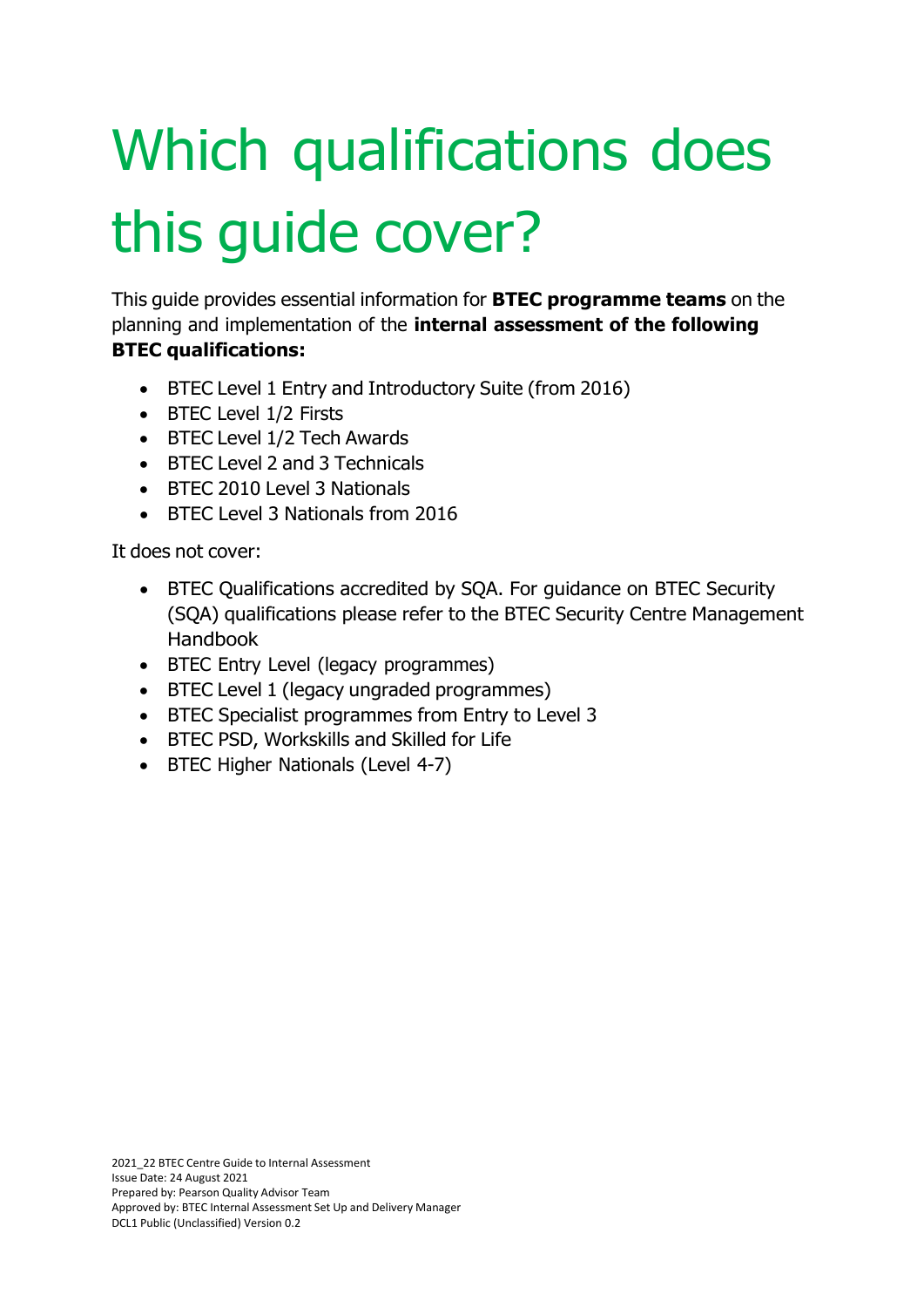# Planning for Assessment

Making time for planning is the best way of ensuring everything is in place for robust assessment.

## Assessment Plans

The assessment plan is a working document and as such may need to be changed during the year. The use of version numbers will create a clear audit trail if this happens. Robust assessment plans should be developed jointly by the programme team and be verified by the Lead Internal Verifier.

As a minimum requirement, the assessment plan should include:

- names of all Assessors and Internal Verifiers
- Scheduling for hand-out of assignments
- deadlines for assessments
- scheduling for internal verification
- scheduling of the opportunity for resubmission
- scheduling of external assessments so that a full programme plan is shown

In designing the assessment plan, the splitting of Learning Aims/Objectives across assignments and/or the provision for extra assignments or tasks to meet the Merit or Distinction criteria is not permitted. Tasks must be written to allow the opportunity for the full achievement of Pass, Merit and Distinction criteria within each learning aim.

# Planning Internal Verification

Internal verification is a quality assurance approach used to monitor assessment practices and decisions. Dates for this activity to take place for both first and resubmission should be established and detailed on the assessment plan before the programme commences.

Full guidance on internal verification can be found in the BTEC Centre Guide to Internal Verification here.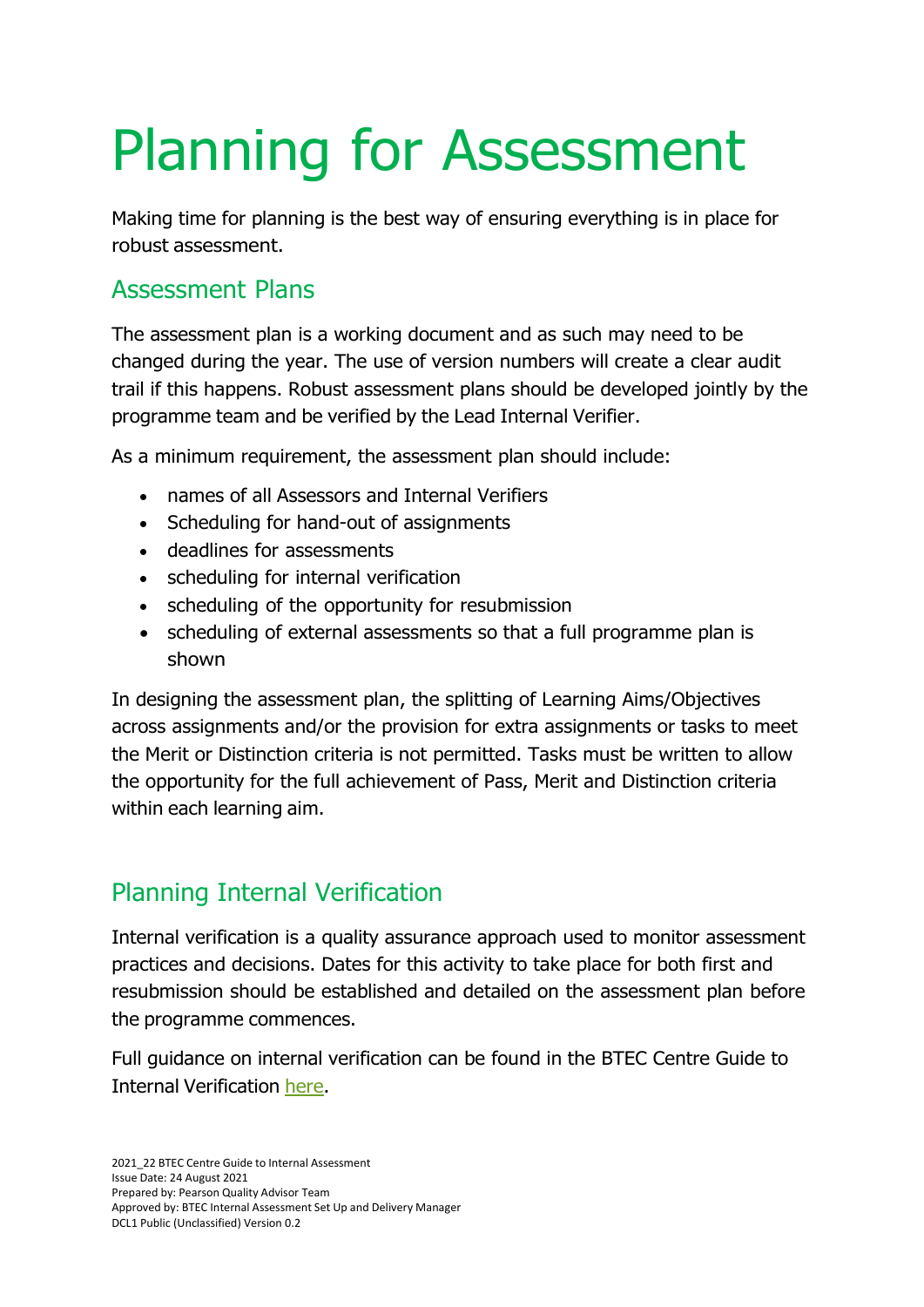#### **When planning for assessment you should consider:**

- unit sequencing or integration including planning of synoptic assessments\*
- rules of combination
- values of units selected appropriate to size of qualification
- assignments and projects
- resource planning, such as when to deploy specialist staff
- timetabling, events, shows and trips
- schemes of work
- access to external resources
- planning assignment deadlines across the programme to ensure a continually balanced workload for learners
- feedback from learners and from external sources, such as progression providers
- ensuring authenticity of learner work

*\*We recognise that the delivery of units may have been disrupted due to the impact COVID-19 has had on centres delivering BTEC qualifications, therefore the order of how units were are delivered may have been affected for first year learners in 2020/21.*

# Frequently Asked Questions

## Can I structure my BTEC programme in any way that I want?

Yes. Your delivery plan needs to enable your learners to achieve the best they can however, there are a few points to consider when planning your programme such as:

- **Learners must be registered for any assessment to be valid**
- **Checking sampling requirements and deadlines** to make sure you will have standards verification samples ready for submission at the right time. The window for standards verification runs from 10 January – 30 June 2022.
- **Does your plan make best use of synoptic units** so your learners can draw on their learning across the programme to develop the knowledge and skills required to achieve the very best they can?
- **Does the plan reflect the unit guidance** in the specification?

If you are unsure about any of these points or need any help when planning your programme, contact your Subject Advisor who will be happy to help.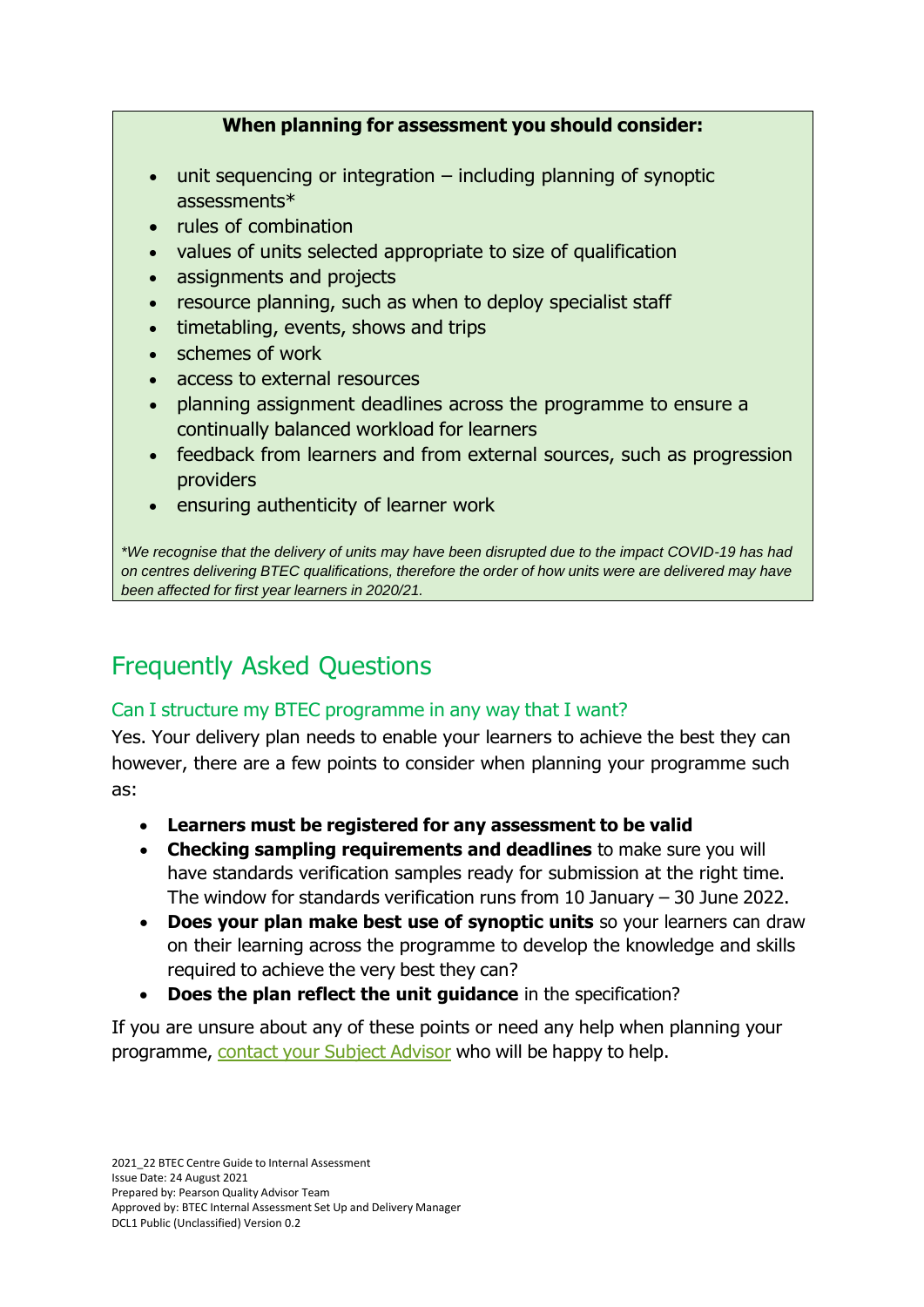#### Can I integrate BTEC units for assessment?

Yes. Both a unit-by-unit approach and an integrated approach are valid and appropriate delivery methods for BTEC qualifications.

For programmes where units will be integrated, the assessment plan should provide the appropriate assessment criteria for each unit. At the point of assessment, it is important to map the assessment of evidence against assessment criteria across units and maintain accurate records of learner achievement for each unit. You will also need to consider the published guidance in the unit specification.

#### Can I amend my assessment plan?

Yes. This is a working document. Dates planned into your assessment plans can be amended. We recommend that you use version control to avoid confusion and so that there is a full audit trail.

During the standards verification process, you will need to make sure your Pearson Standards Verifier is notified of any significant changes via email.

#### All my units are delivered throughout the year. Do I still need a plan?

You should reconsider this approach and consider whether all the units need to be delivered 'long and thin'. A range of units must be available for standards verification which means having some completed units available for sampling by mid-May at the latest.

You should also consider if learners are best supported by this method of delivery and avoid overloading them with assessment at the end of the year.

### Can I use my centre's assessment and verification forms, or must I use the Pearson templates?

Yes. We're happy for centres to design and use their own forms. All we ask is that in addition to their own requirements centres also include what we have in our templates as a minimum.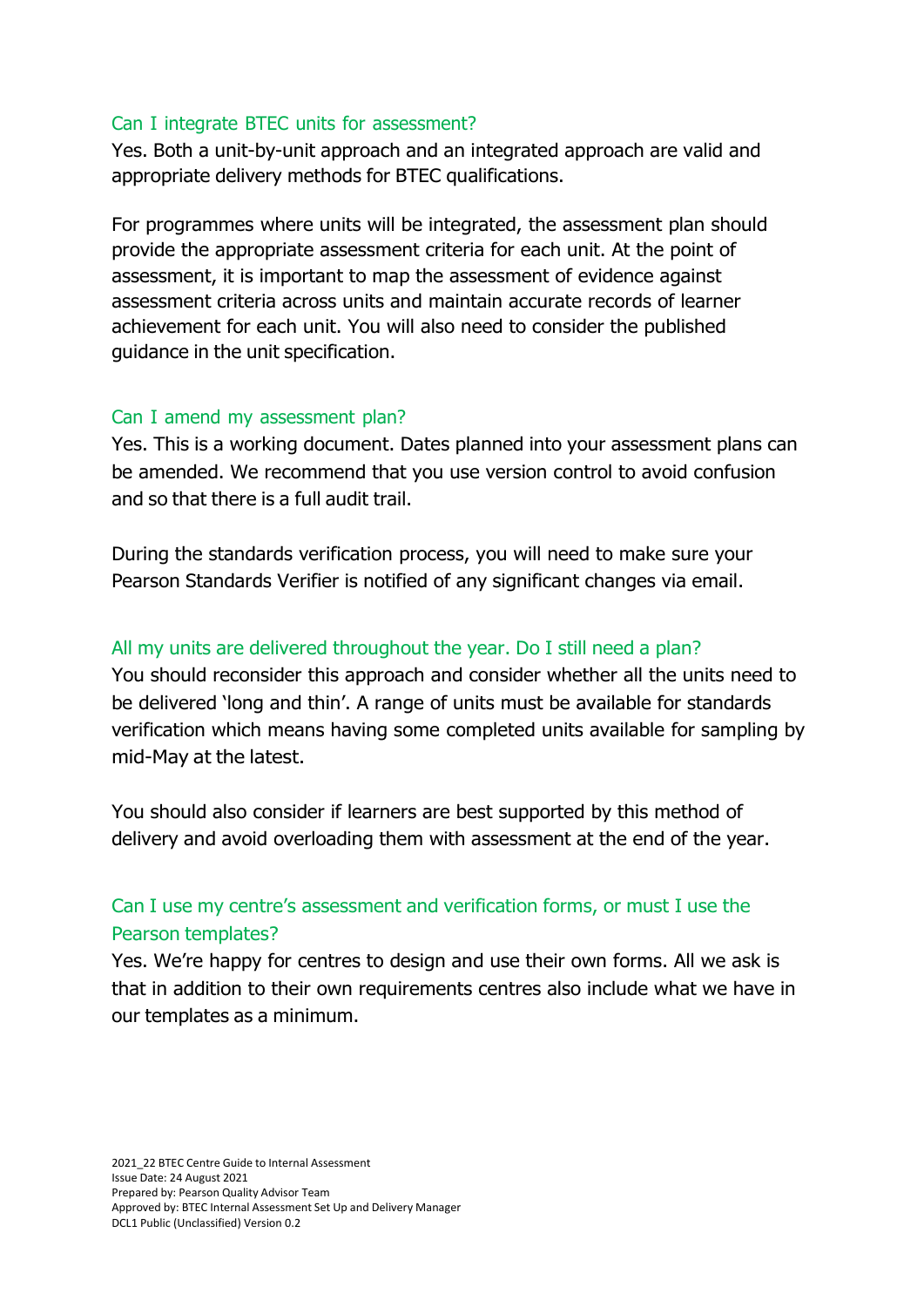#### I have several late starters. How do I plan for their assessment?

You can create a separate assessment plan if these learners are following different dates so that you can show where assessment will take place for these learners. The same applies for any learners impacted by the need to self-isolate due to COVID-19.

### For BTEC assessment, what is considered a conflict of interest?

Potential conflict of interests can include:

- a close relation, spouse or partner within the centre who is either a learner or another member of staff.
- a close relation, spouse or partner acting as a Standards Verifier or other external quality assurance role.

Individuals should be forthcoming in disclosing any activity that might represent a conflict of interest.

#### What information do we need to record for a conflict of interest?

The log should include programme details and the names and relationships of the parties involved, along with an outline of the assessment plan in terms of who is delivering each unit on that programme. You should also note any relationship to other assessors e.g., line manager, internal verifier etc.

#### How can we mitigate the risk of a conflict of interest?

You should consider possibilities for amending delivery in some way; can the learner be moved to another group for that unit which is delivered by someone else? Can someone else assess the unit?

You should put steps in place to independently verify the work of any assessor or internal verifier involved. This can be indicated on your internal verification plan.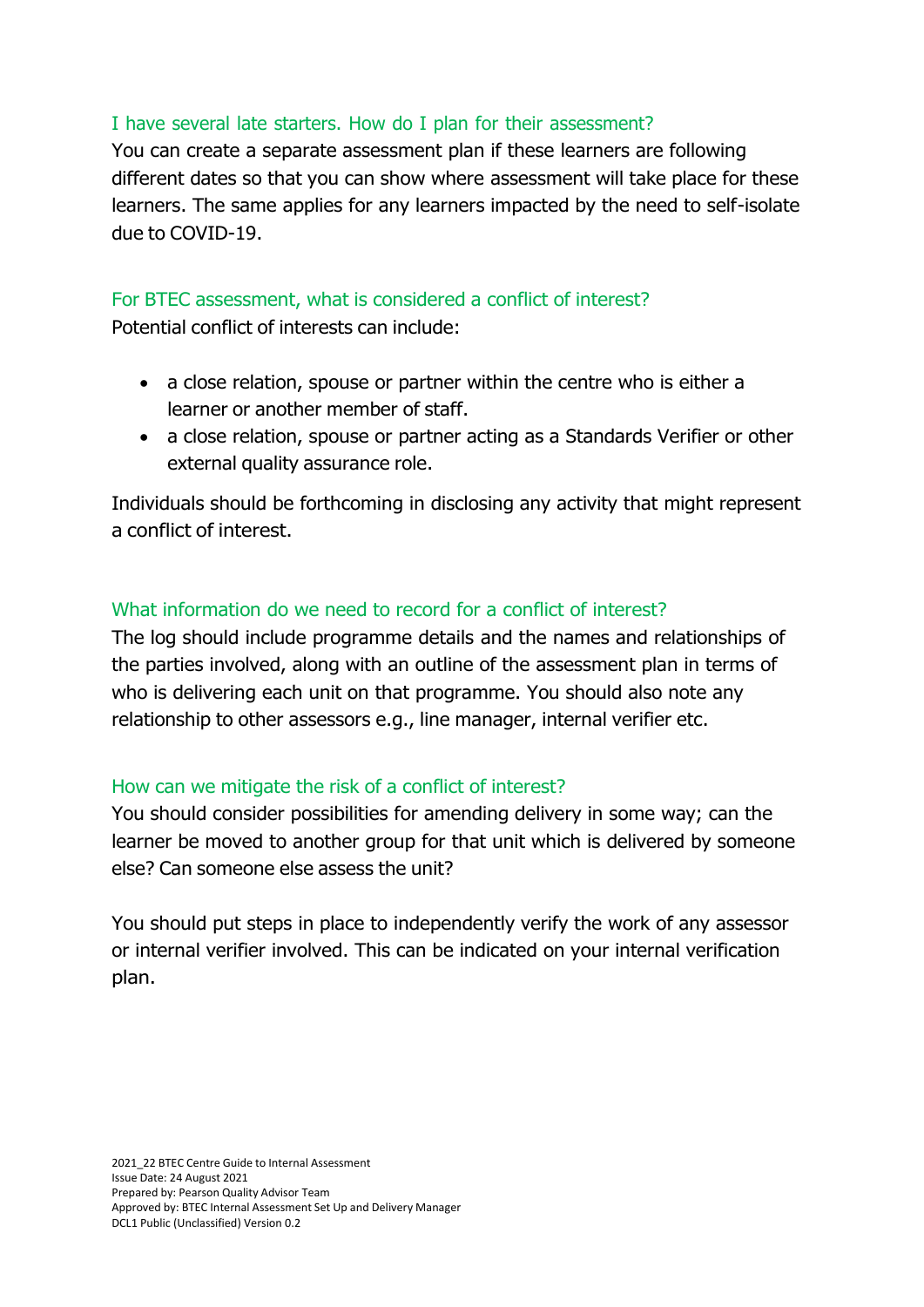### Do the assessment decisions of all learners need to be internally verified during the lifetime of the programme?

No. There is no requirement to internally verify every learner. The sample must include learners who have been awarded each grade and a sample of assessment decisions for all assessors and all assignments need to be internally verified.

#### Can I internally verify my own assessment decisions?

No. Assessment decisions must always be internally verified by someone other than the Assessor. Ideally, this should be someone delivering a similar qualification who has the required subject knowledge, or someone experienced in the assessment of BTEC qualifications.

## **myBTEC**

myBTEC is a free online system designed to support the team delivering and assessing BTEC. The entire team can get access, whatever their department or role. It is designed to save you time by automatically generating the documents you need for assessment and providing access to these to your subject specific standards verifier.

This will save time with course planning, assignments, internal verification and progress tracking. The system will provide complete visibility and tracking of all courses, assessment, internal verification and results at your centre.

Further information and guidance on how to use myBTEC can be found here.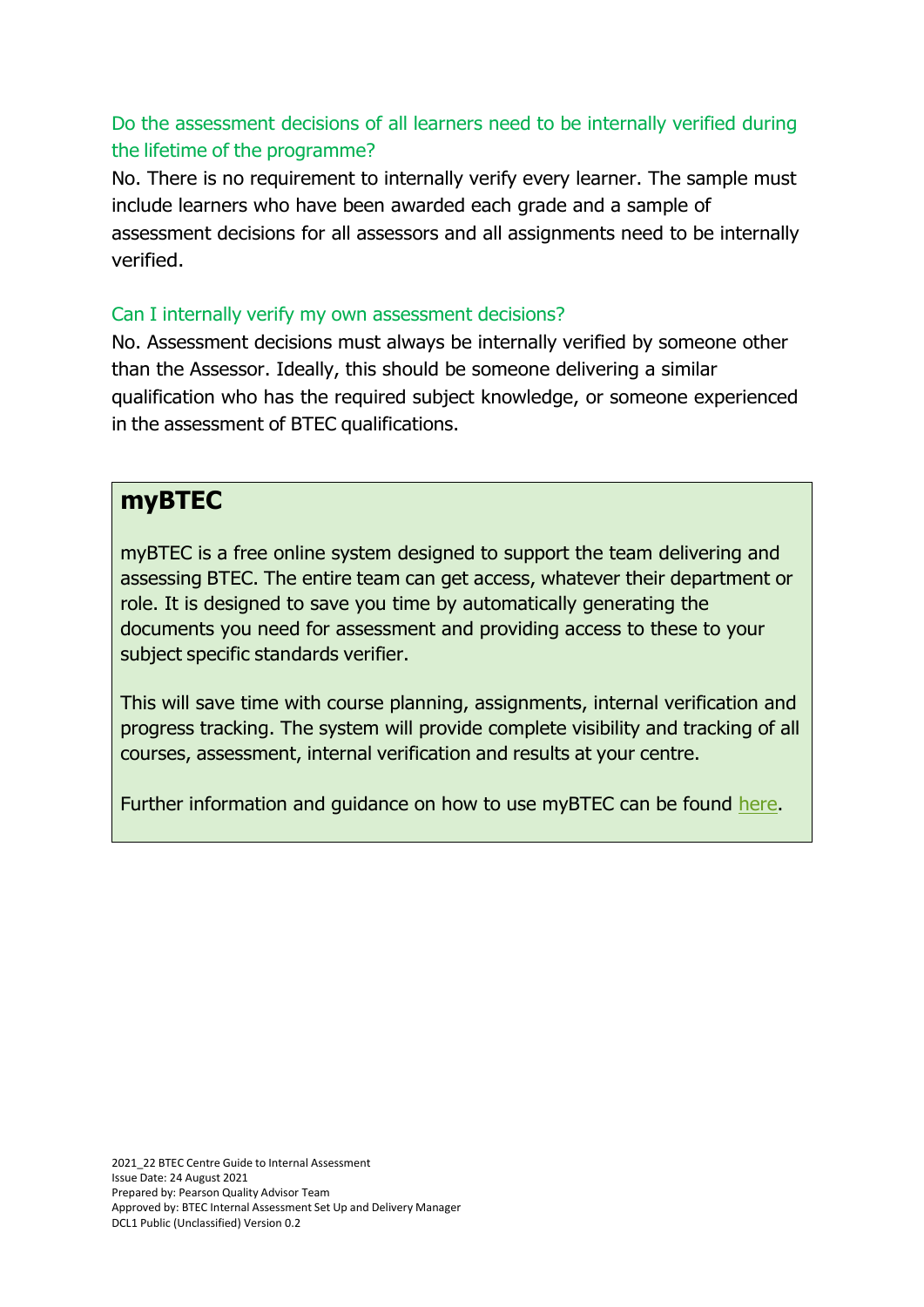# Assessment and Grading

## **Before attempting any assessment on a BTEC qualification, learners must be registered on the programme.**

Guidance on how to do this can be found here. You should also refer to your centre's Registration Policy.

The Assessor should decide when the learner is suitably prepared to undertake the assessment and issue the Assignment. Once learners have been issued with an assignment, it is essential they work independently to produce and prepare their evidence for assessment.

Before commencing an assessment, the Assessor should take care to ensure each learner understands:

- the assessment requirements
- the nature of the evidence they need to produce
- the importance of time management and meeting deadlines, including the consequences for late submission
- the importance of submitting authentic work

Before your learners start an assessment, the Assessor should:

- be confident they are sufficiently prepared to undertake the assessment and can do so independently
- encourage them to aim at "getting it right" on first submission so they are not relying on a repeat submission or retake where applicable

This will help learners develop responsibility for their own achievement and prepare them for the world of work or Higher Education.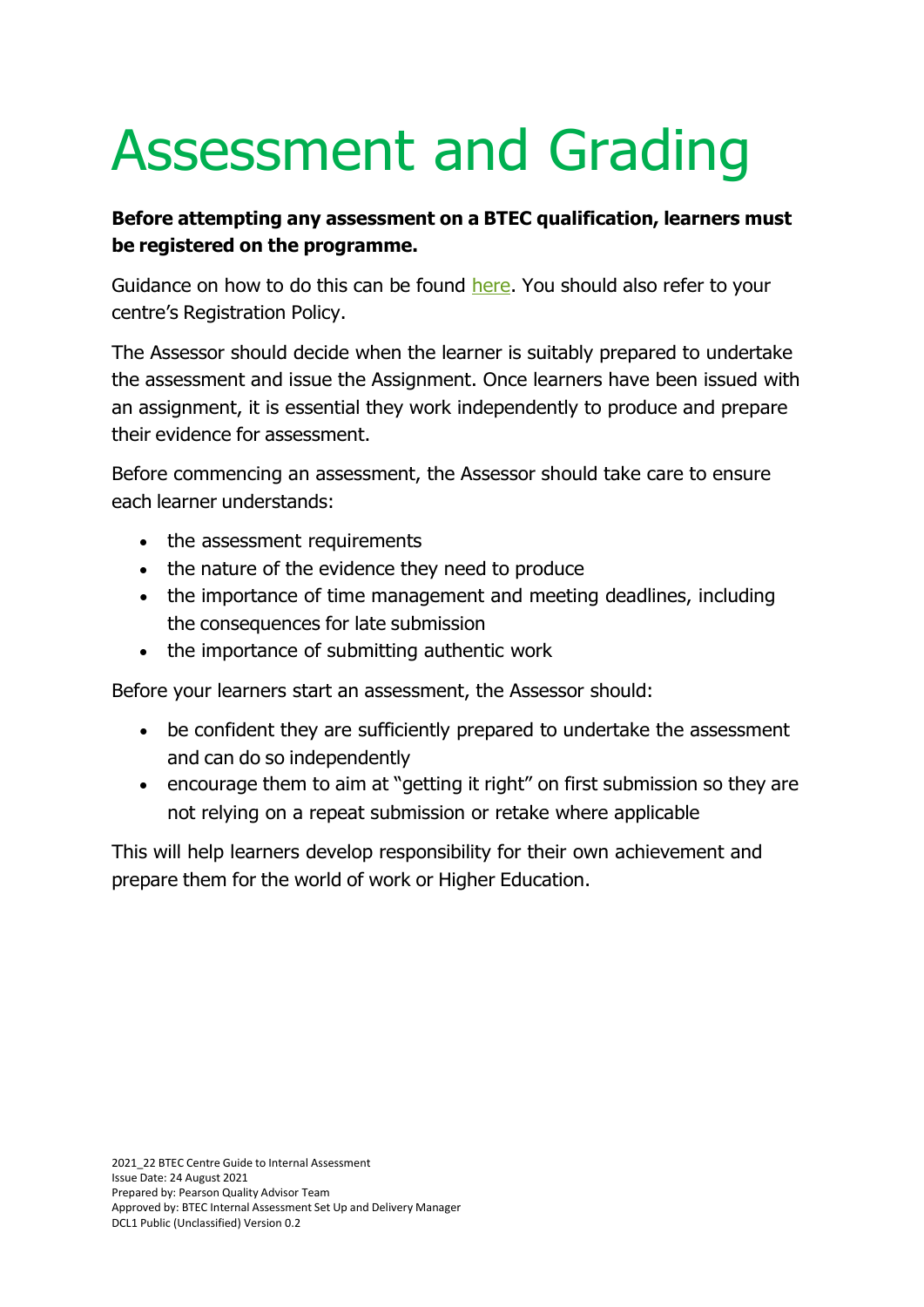# Frequently Asked Questions

#### Can we design our own Assignment Briefs?

Yes. We are happy for you to design your own assignment briefs around your needs and requirements. We provide Authorised Assignment Briefs (AABs) to save you time in case you need them, and these are found in the course materials section of the relevant specification pages on our website.

We offer a free assignment checking service for BTEC centres to help make sure that your assignments allow learners to demonstrate the appropriate evidence for the required criteria. You should include any feedback from the Assignment Checking Service when submitting the sample to your Standards Verifier.

#### Do Assignment Briefs need to cover all unit content?

No. Your assignment brief needs to cover just what is being assessed so no need to include the entire unit content

All unit content needs to be taught, where relevant, to provide learners with the breadth and depth to their studies. There is no formula for how much content needs to be assessed.

The amount of content the learner will need to refer to will depend on the specific requirements of the actual assignment and the requirements of the assessment criteria and associated assessment guidance which can sometimes prescribe which areas of the unit content needs to be assessed.

Please remember that Learning Aims should not be split across Assignments.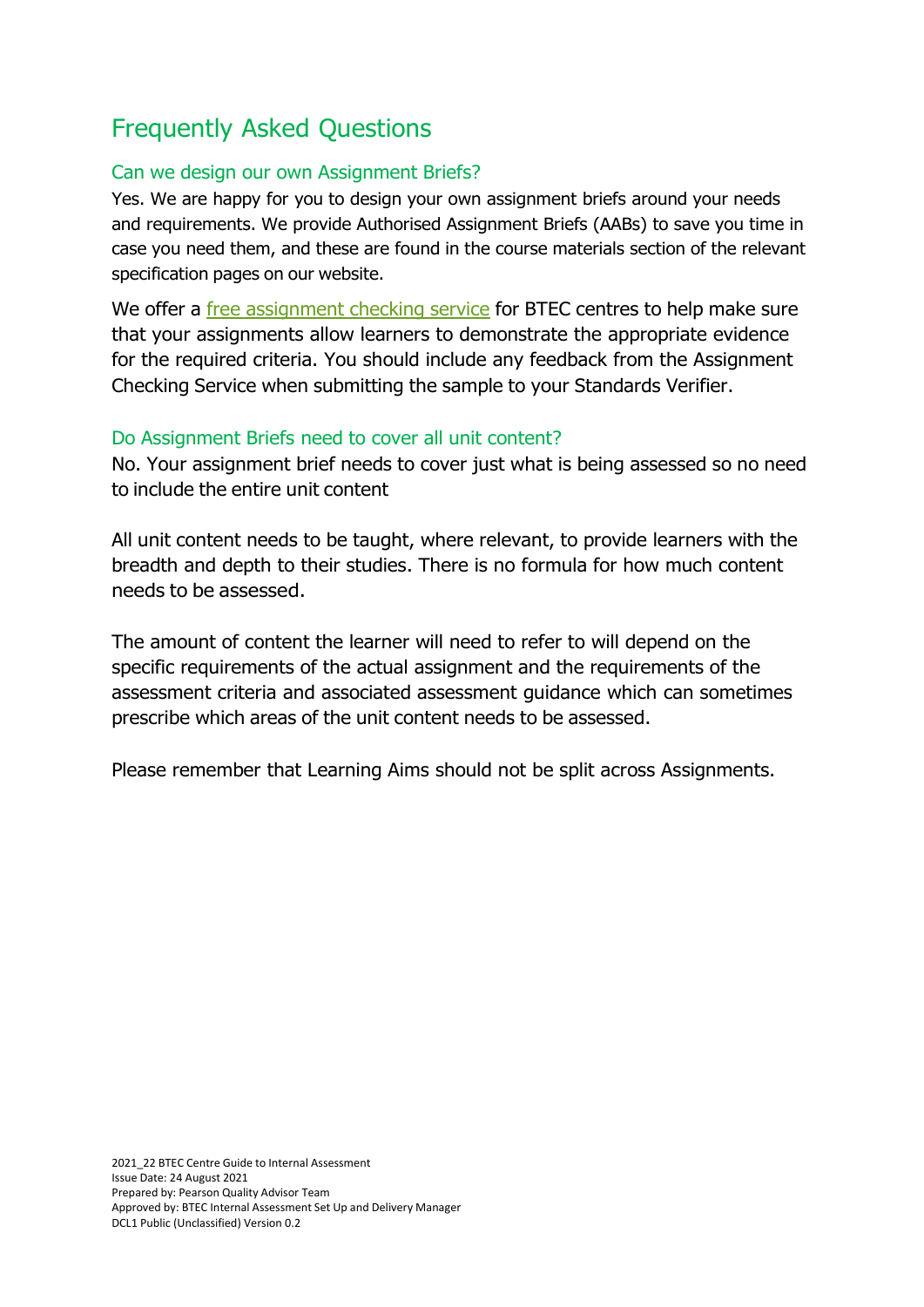# Submission of Evidence

Only **one submission** is allowed for each assignment.

The Assessor is expected to formally record the assessment result and confirm the achievement of specific assessment criteria.

Each learner should submit:

• evidence towards the targeted assessment criteria

#### **Assessment Language**

All work should be submitted in English unless prior approval is obtained. The Use of Languages in Qualifications Policy contains full details of what is required here.

• a signed and dated declaration of authenticity with each assignment which confirms they have produced the evidence themselves.

#### **Using Electronic Signatures**

Electronic signatures **are permitted on all assessment documentation** if there is an audit trail to support its authenticity. This also includes learner and parental signatures where required.

The simplest way to do this is via a dated comment on the assessment documentation stating 'Signed: Assessor or Learner Name' and this would be sufficient on its own.

Alternatively, you could validate through:

- an email from the learner/Assessor with the record attached to show that it has been sent from them
- a system log to show that the learner/Assessor has submitted the record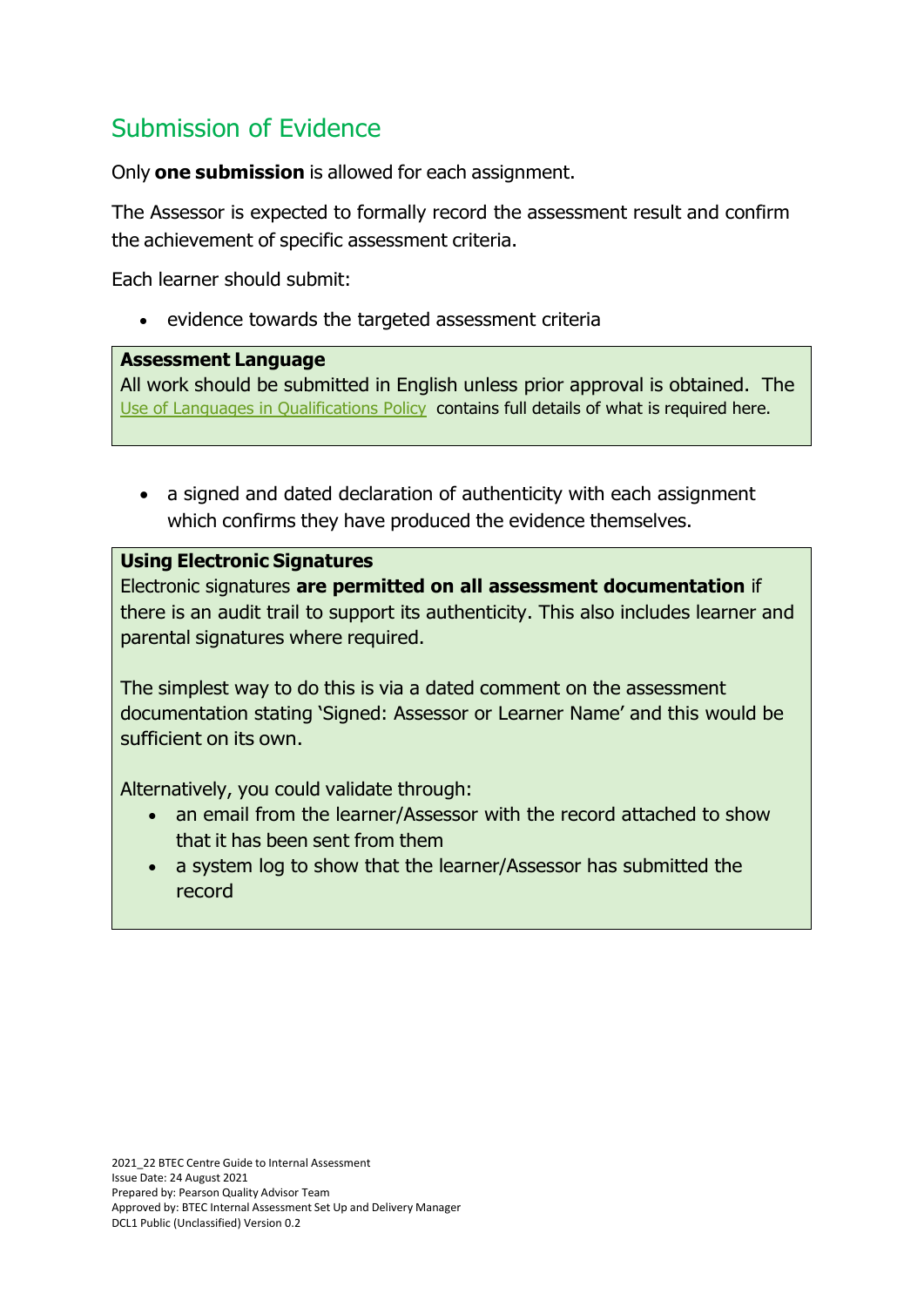# **Meeting Deadlines**

Setting and meeting deadlines for assessment is an essential part of BTEC delivery. Learners should be assessed fairly and consistently, and **learners should not be advantaged by having additional time to complete assignments.**

You should have in place a clear assessment procedure for a learner to formally apply for an extension if they have genuine reasons for not meeting a deadline, such as illness. If an extension is granted, the new deadline should be adhered to and recorded. This should be covered with learners in their induction at the start of the programme

Please note that once evidence is accepted for assessment, learners are not to be penalised purely for submitting work late, unless this is explicitly included in the Merit or Distinction assessment criteria and/or the associated assessment guidance. Only the assessment criteria for the units can be used for assessment decisions.

If a learner is not able to use an extension opportunity, then it may be appropriate to request special considerations.

#### **REMEMBER:**

The above information should be included in your centre's Assessment Policy. The consequences of late submission and procedure for extensions to deadlines should be contextualised for your centre.

# Authenticity and Authentication

Assessors should only accept evidence for assessment that is authentic, i.e., that is the learner's own work and that can be judged fully to see whether it meets the assessment criteria. Learners are asked to authenticate the evidence that they provide for assessment by signing a declaration stating that it is their own work at the point of submission.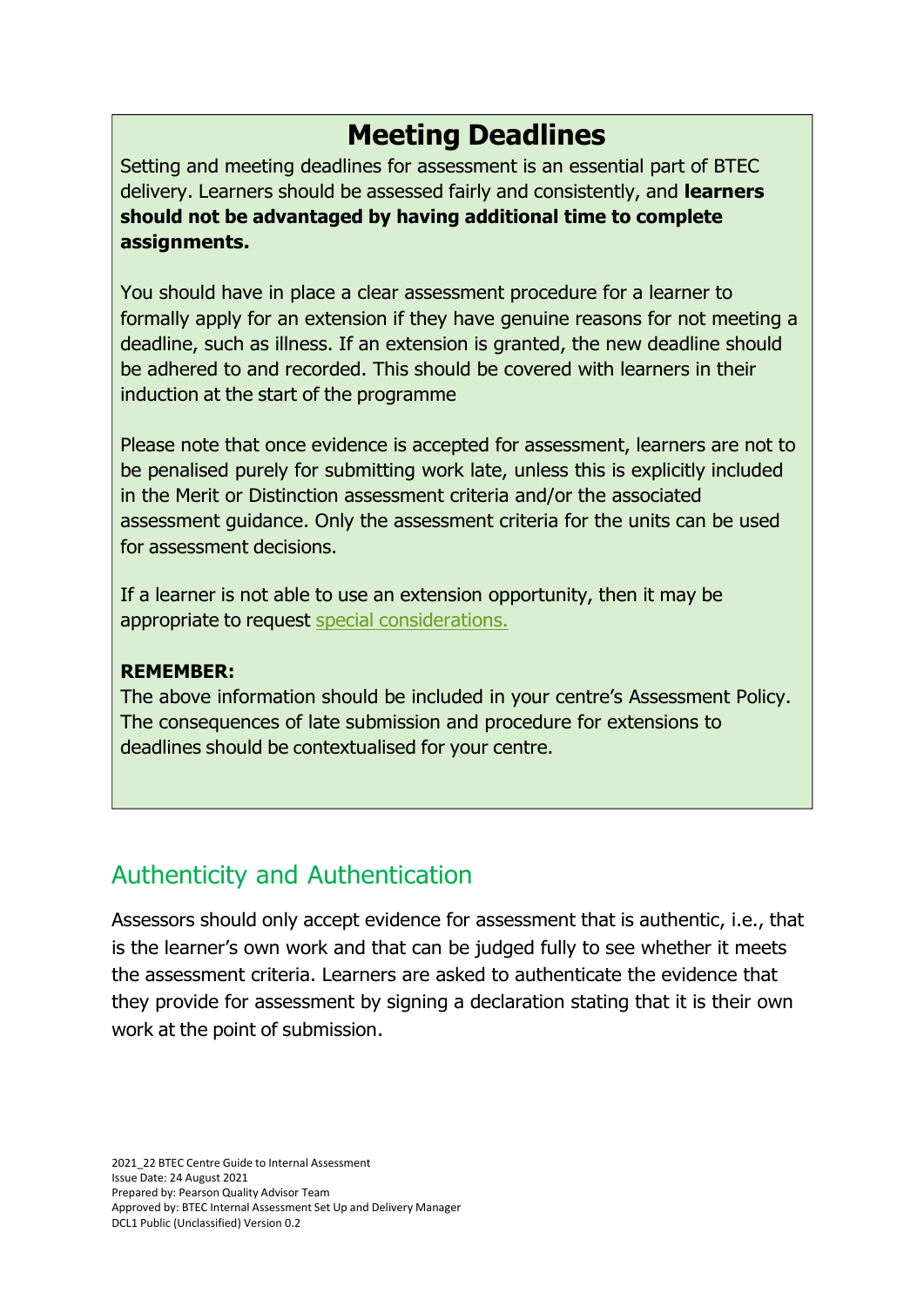Assessors should ensure that authenticity is considered when setting assignments. For example, ensuring that each learner has a different focus for research could reduce opportunities for copying or collusion.

It is important that the authentication of all evidence can be validated. When practical and performance evidence is used, it is important to consider how supporting evidence could be captured using videos, recordings, photographs, handouts, task sheets etc.

The authentication of learner evidence is the responsibility of each centre. If through the assessment process it is found that some or all the evidence is not authentic, Assessors need to take appropriate action, including invoking centre malpractice policies as required.

# Assessing the Learner Work

On receipt of the learner work, the Assessor should:

- mark the work against the requirements of the unit specification.
- formally record and confirm the achievement of specific assessment criteria on an assessment record
- complete a confirmation statement that to the best of their knowledge, the evidence they have assessed is authentic and is the learner's own work

The BTEC assessment record template captures the learner authentication, Assessor feedback and authentication, supporting you with reducing the number of forms needing to be completed at the assessment stage.

# Assessment tracking and recording

It is necessary to track and record learner achievement throughout your BTEC programme. Tracking learner progress, recording the achievement of each learner per criteria on a unit-by-unit basis ensures:

- the assessment evidence is clearly measured against national standards
- learner progress is accurately tracked
- the assessment process can be reliably verified
- evidence for the safety of certification
- full coverage of the units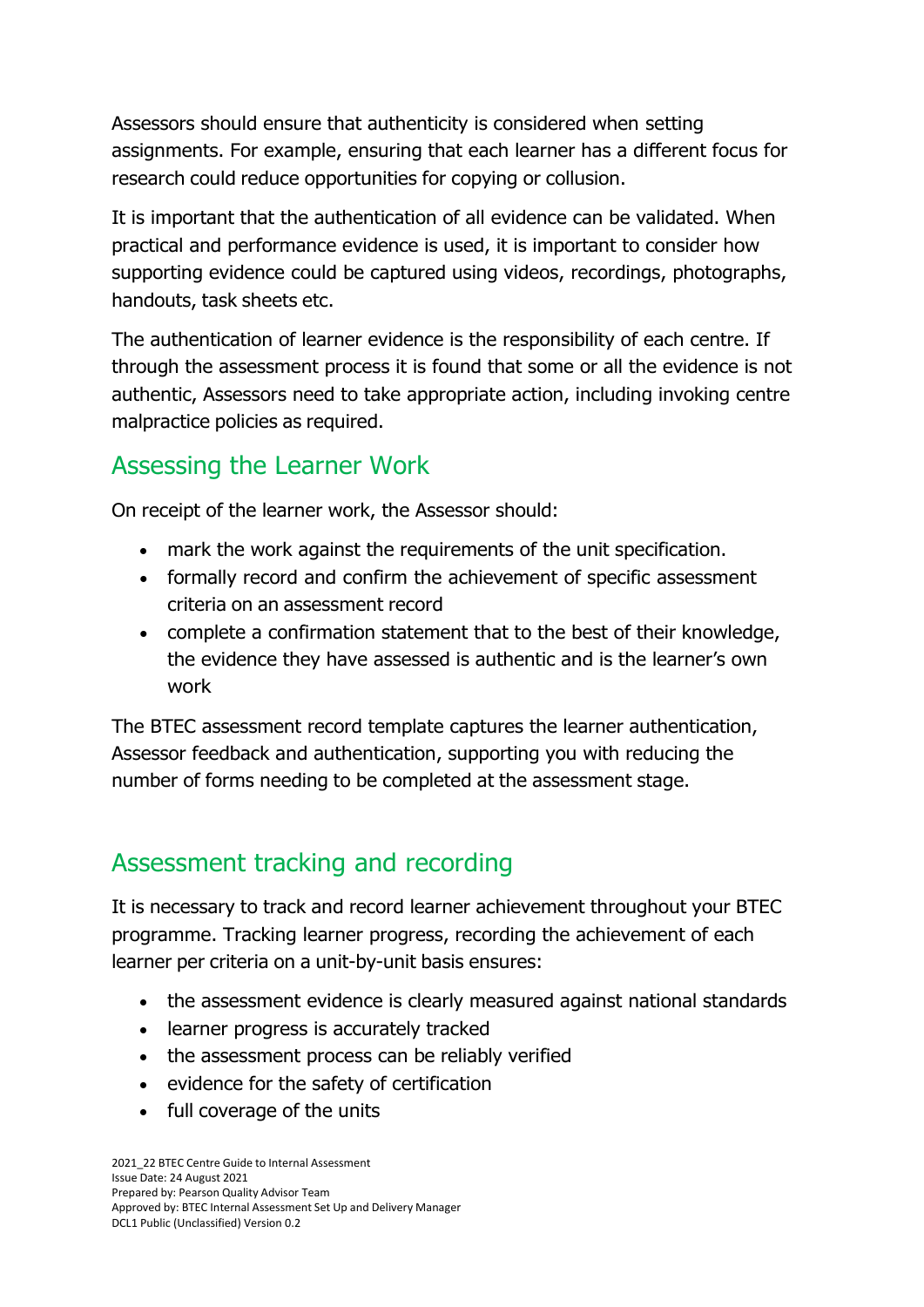- identification of which assessments are outstanding
- the enabling of internal verification
- samples for standards verification and other external audits can be made available as required

Up to date, securely stored assessment records help to minimise the risk of assessment malpractice and potential issues if, for an example, an Assessor leaves during the delivery of a BTEC programme.

# Frequently Asked Questions

#### Can the assignment be given out at the start of the unit?

No. The assignment should not be issued until the learners are ready to work independently with no further input from the Assessor.

#### Can I use homework or mock assignments?

Yes. Homework and mock assessments are an ideal way of deciding whether your learners are ready to work independently and to prepare them for assessment.

Learners will be generating evidence through recorded visual evidence for their assignment. Does this need to be supported by an observation record? No. If the video evidence clearly demonstrates the learner's performance of the assessed task, an observation record is not required. They are also not a mandatory requirement for presentations when the learner is presenting to camera.

The purpose of an observation record is to support and enhance learner generated evidence if the video evidence does not clearly demonstrate how the learner has performed. An example of appropriate use could be in a group activity such as a rehearsal, where the learner is situated at the back of the group and is not always visible in the shot.

An observation record can be used to confirm skills have been demonstrated which may not have been captured on camera. They can also be used if the quality of the recording is poor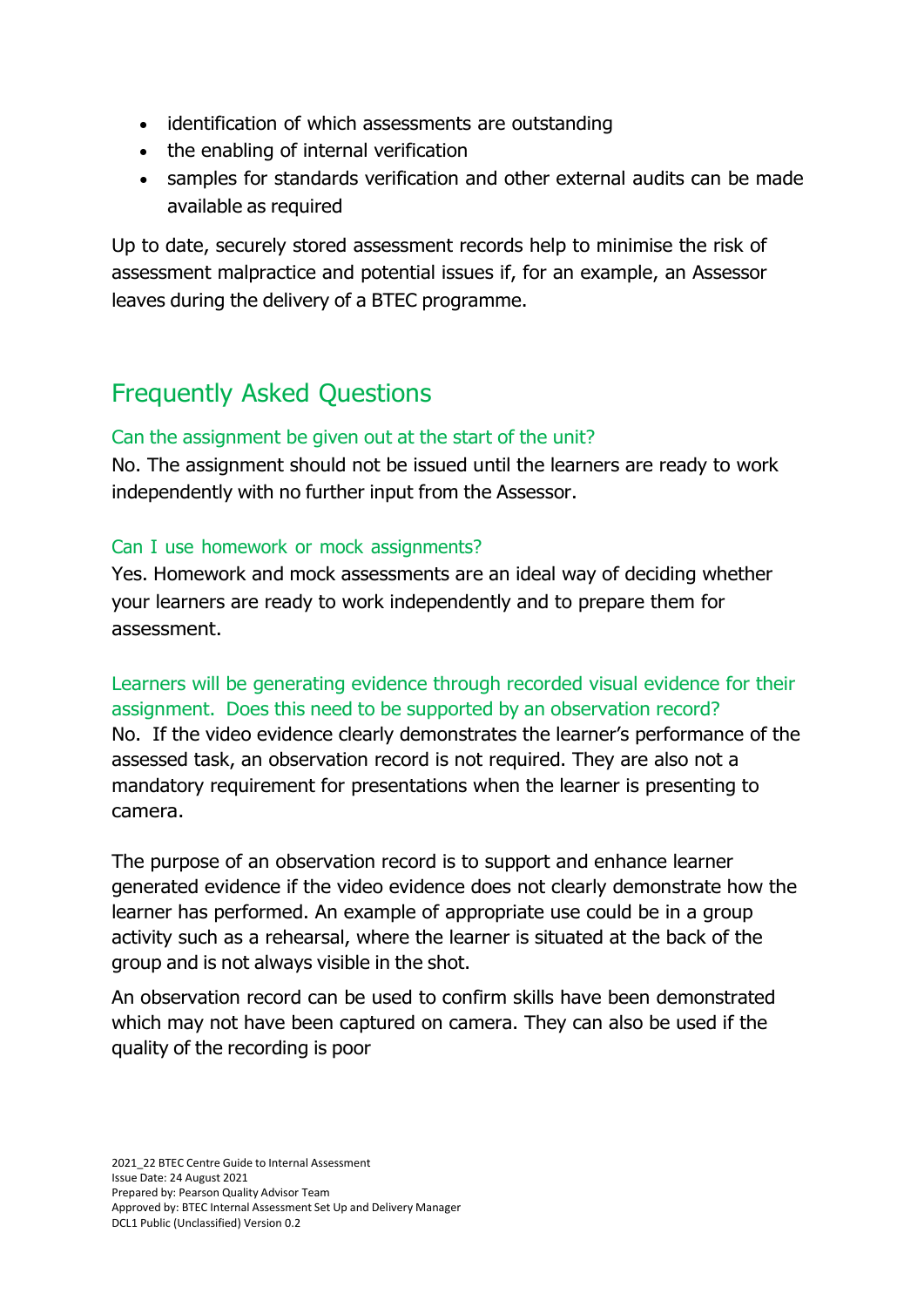#### What if the unit specification states observation records are mandatory?

Some of the older BTEC specifications do refer to this. However, you should always follow the current Pearson published guidance in this guide concerning the use of observation records which confirms they are not mandatory.

#### Can learners work at home?

Yes. Learners can complete assignment work at home providing the Assessor is satisfied as to the authenticity of the work completed outside of the centre. If it is found that some or all the evidence is not authentic, Assessors need to take appropriate action, including invoking your centre's malpractice policy as required.

## Does the level of spelling punctuation and grammar affect the assessment decision I make?

It is good practice for Assessors to "mark" spelling and grammar i.e., correct mistakes on learner work. However, mistakes in spelling and grammar should not influence assessment decisions unless:

- the mistakes are so problematic that they undermine the evidence of learner understanding
- specific assessment criteria require communication, spelling and grammar and/or the correct use of technical language.

If learner work has consistently poor spelling, grammar or language below the standard expected at the level of the qualification, marking should be delayed before the first submission until the learner has resubmitted work considered to be up to standard. This should be within a given timeframe not considered to provide an unfair advantage to the learner. This may also indicate that the learner is not at the correct level for the programme of study.

For BTEC qualifications, can we apply for Recognition of Prior Learning (RPL)? Recognition of Prior Learning is a method of assessment that considers whether learners can demonstrate that they can meet the assessment requirements for a unit through knowledge, understanding or skills they already possess and so do not need to develop through a course of learning. It is used sparingly and is likely to be more applicable to adult learners returning to education.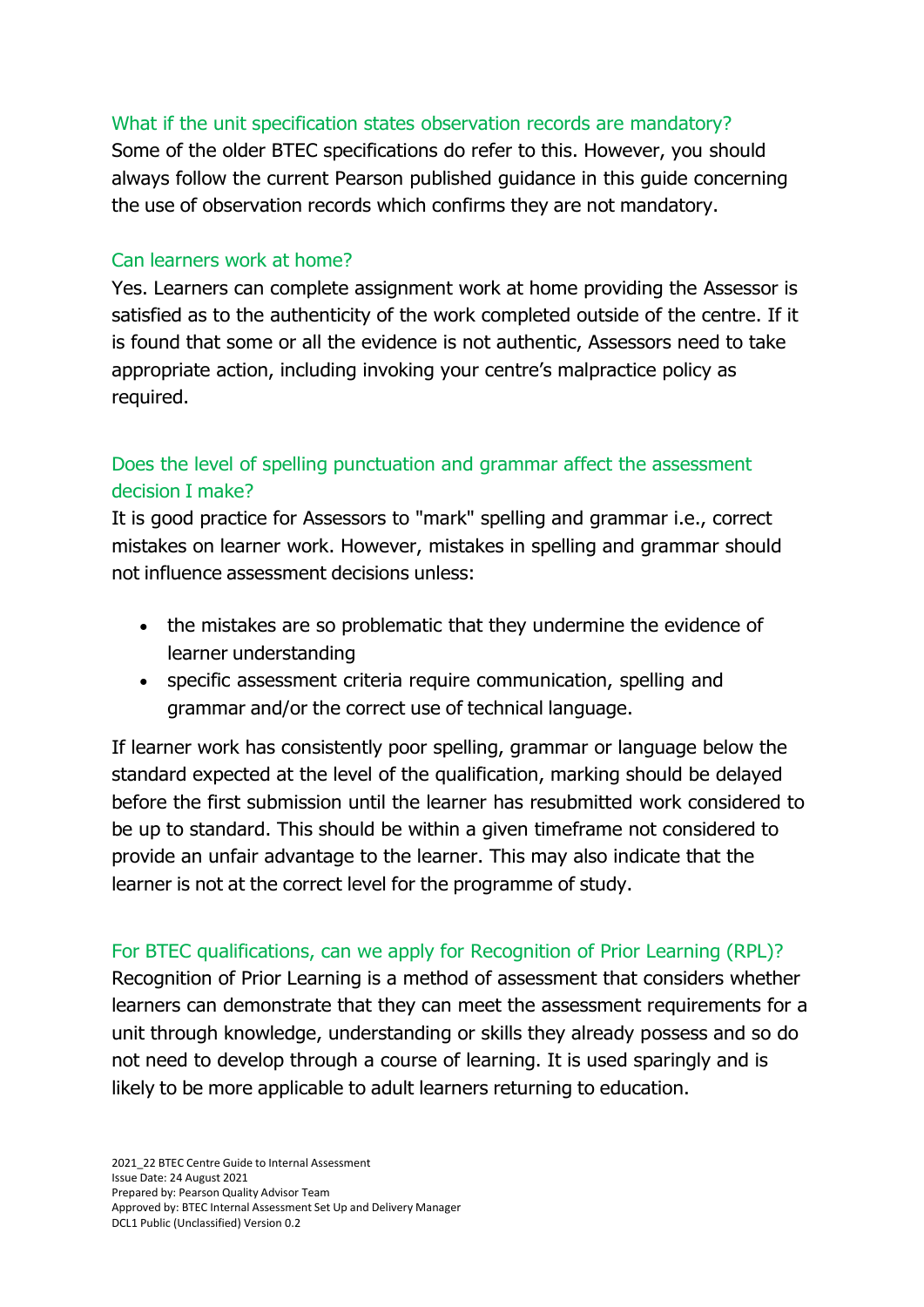Centres are expected to develop their own policy in line with Pearson policy. Further guidance on Recognition of Prior Learning can be found here.

#### Can my learners retake units if they are 'topping up' in Year 2?

A top-up registration reopens a learner's registration following the certification of a smaller size BTEC qualification. After you have made a top-up registration for your learner, the achievement of the certificated units will be imported into your records on Edexcel Online.

Therefore, there is no opportunity to retake the assessments in internally assessed units via a top-up registration, as the imported grades are final. It is possible for a learner to retake externally assessed units.

If your learner did not realise their full potential in a BTEC that they have been certificated for and wishes to study a larger size BTEC at a new centre, an entirely new registration will be required. In this case the learner will need to produce entirely new assessment evidence generated by your centre devised assignment briefs or via an Authorised Assignment Brief where used.

**Remember:** Your groups may contain a mix of learners studying the qualification for the first time as well as learners who are topping up. Care should be taken to ensure that all members of these cohorts are equally engaged and challenged, for example by ensuring all team members in group activities have an opportunity to perform the leadership roles.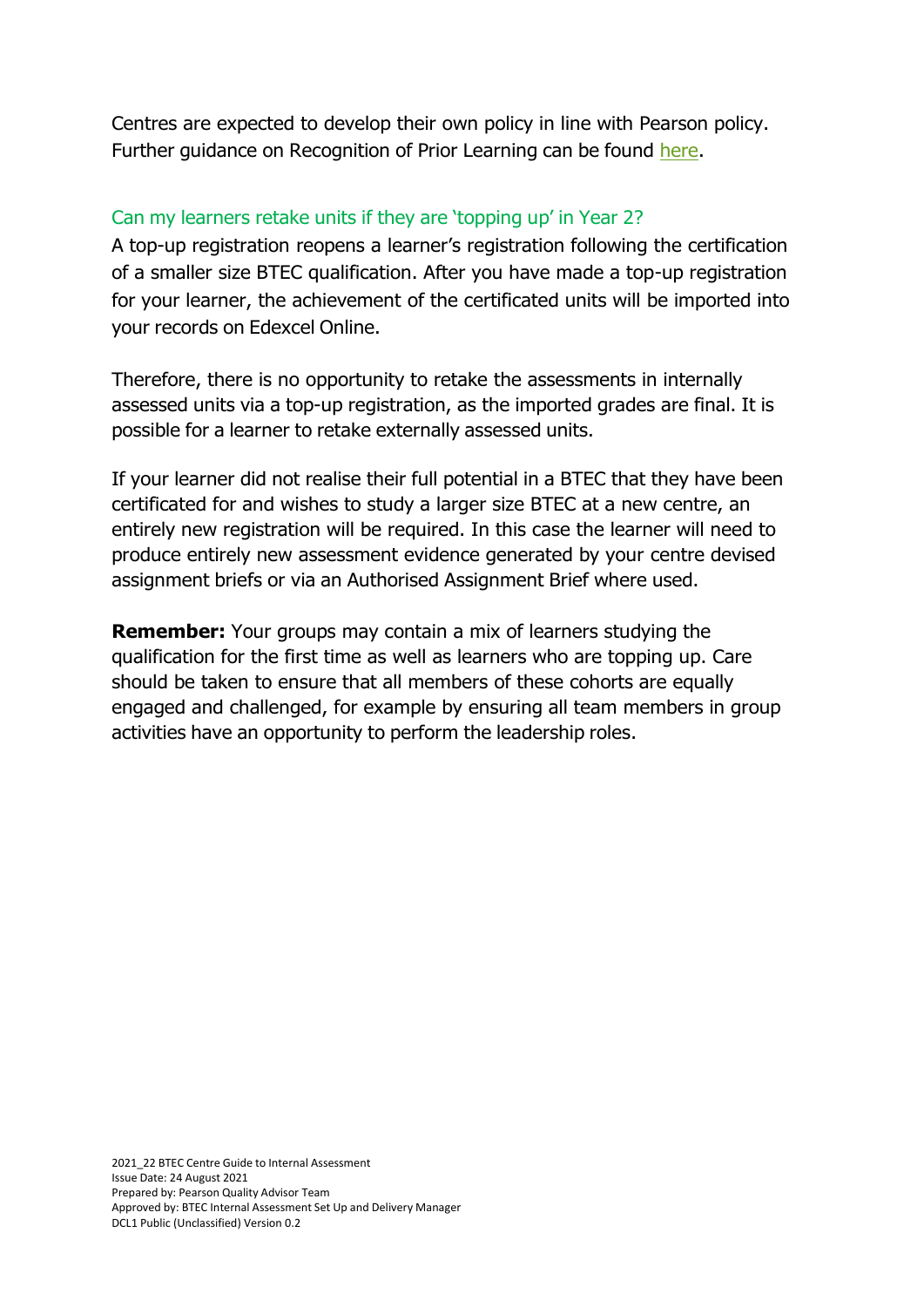# Resubmission of Evidence

# Opportunities for Resubmission of Evidence

Because every assignment contributes towards the final qualification grade, learners may be eligible for one resubmission of evidence for each assignment submitted. Your Lead Internal Verifier can authorise a resubmission which ensures any resubmissions are fairly and consistently implemented for all learners.

| <b>When can a Lead Internal Verifier</b><br>authorise a resubmission?                                                         | What if a learner does not meet all the<br>conditions?                                                         |
|-------------------------------------------------------------------------------------------------------------------------------|----------------------------------------------------------------------------------------------------------------|
| The Lead Internal Verifier can only<br>authorise a resubmission if all the<br>following conditions are met:                   | If a learner has not met these conditions,<br>the Lead Internal Verifier must not<br>authorise a resubmission. |
| The learner has met initial<br>deadlines set in the assignment, or<br>has met an agreed deadline<br>extension                 |                                                                                                                |
| The learner has correctly<br>authenticated the evidence                                                                       |                                                                                                                |
| The Assessor judges that the<br>$\bullet$<br>learner will be able to produce<br>improved evidence without<br>further guidance |                                                                                                                |
| The Assessor has authenticated<br>the evidence submitted for<br>assessment                                                    |                                                                                                                |

2021\_22 BTEC Centre Guide to Internal Assessment Issue Date: 24 August 2021 Prepared by: Pearson Quality Advisor Team Approved by: BTEC Internal Assessment Set Up and Delivery Manager DCL1 Public (Unclassified) Version 0.2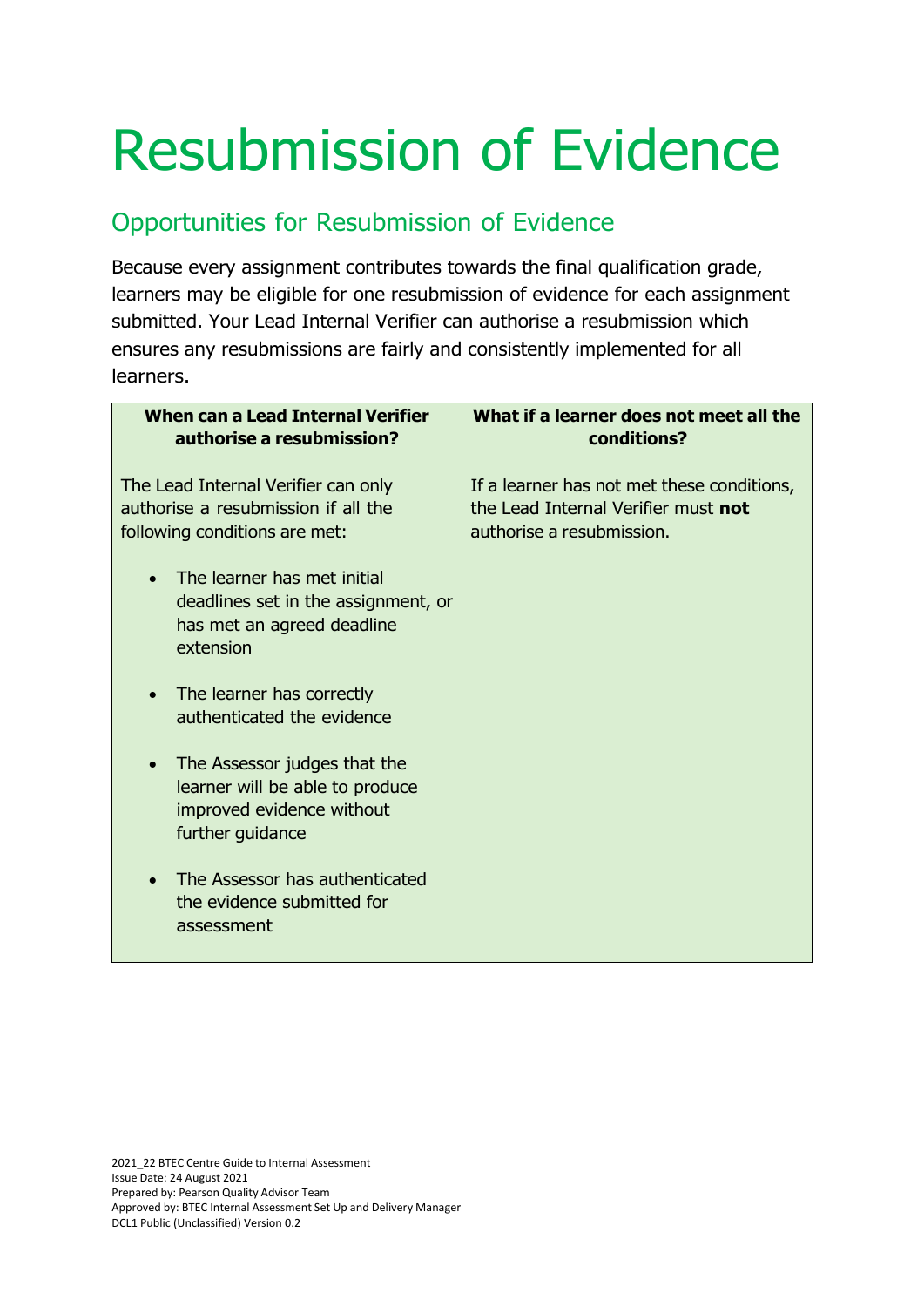# Frequently Asked Questions

#### Can all learners have a resubmission?

Whilst all learners are eligible for a resubmission, it is not automatic, and they must meet the criteria above for an opportunity to be authorised by the Lead IV.

#### Are resubmissions capped at a Pass only?

No. If a learner meets the criteria for a resubmission opportunity and one is authorised, the learner should be given the opportunity to submit to the full range of the assessment criteria targeted by the Assignment. It is not necessary to resubmit the whole assignment, only the criteria identified as needing further work by the Assessor and Lead IV.

# Procedure for Resubmission of Evidence

If the Lead Internal Verifier does authorise a resubmission, there is a clear, simple procedure which will be applied consistently across all learners and centres.

### **Forms and Deadlines**

If the Lead Internal Verifier does authorise a resubmission, it must:

- be recorded on the assessment record
- state a deadline for resubmission within 15 working days\* of the learner receiving\*\* the results of the assessment
- be undertaken by the learner with no further guidance.

\* *15 working days must be within term time, in the same academic year as the original submission and must not fall over a holiday period If learners are studying part time; this is the equivalent of 15 days of "study time" to ensure all learners are treated fairly.*

\*\* *Feedback must be received by learners close to the assessment date. It is not permissible for Assessors to retain the feedback until the following term, for example, just before a resubmission week or at the end of the year once the learner's overall achievement for the qualification is known.*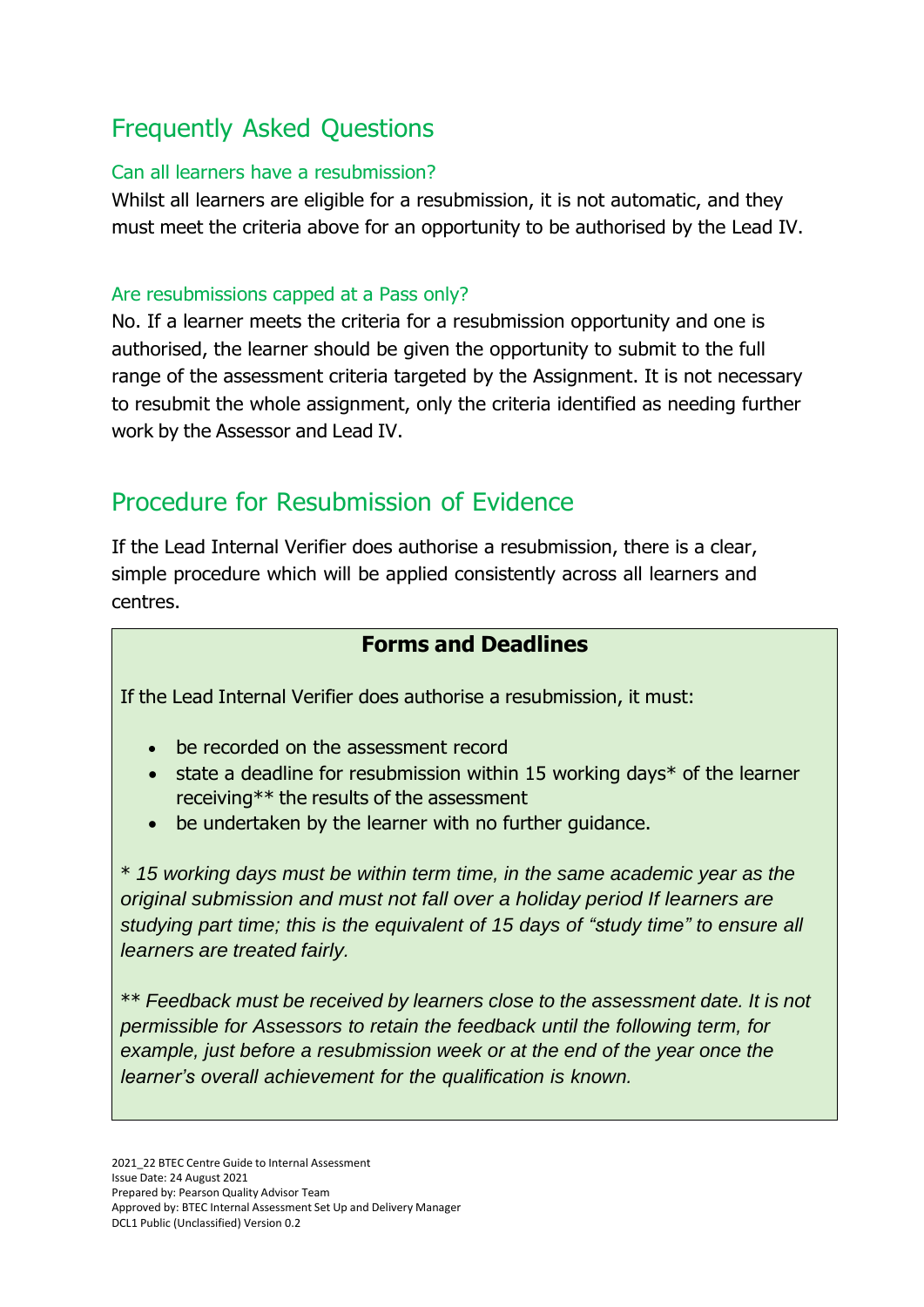# Frequently Asked Questions

#### Why does the resubmission timeframe need to fall within term time?

This is in place to safeguard against potential malpractice and to also avoid disadvantaging learners who may be unable to access resources outside of their centre during non-term time.

## Can the resubmission be at the start of the next academic year if the learner has been unable to complete an assessment or resubmission due to impacts of COVID?

Yes – as the impacts of COVID are still being felt by both learners and centres, we will allow learners to complete resubmissions of units from the previous academic year. The submitted grade on EOL will count as the first submission and the other rules of resubmission (meeting the eligibility requirements, working independently and having 15 days to complete the work) will still apply.

#### We have a large cohort. How do I manage resubmissions?

For BTEC teams who are overseeing large cohorts, it's even more important for the Lead Internal Verifier to:

- ensure at the start of the programme that there is an agreed procedure in place to manage submission and resubmission of evidence
- brief the BTEC programme team and the learners up front to ensure everyone is clear about the deadlines and the processes involved.
- ensure that all this detail is shown on the assessment plan at the start of the year.

#### Will my Standards Verifier want to see a resubmission in their sample?

Yes. Your Standards Verifier can request resubmissions as part of their sample. If selected, they will require you to include:

- evidence of a signed and dated Lead Internal Verifier authorisation, with the resubmission deadline clearly stated
- the original learner work accompanied by a signed-and-dated declaration of authenticity by the learner
- the first submission assessment record accompanied by a signed-anddated declaration of authenticity by the Assessor
- the resubmitted learner evidence accompanied by a signed-and-dated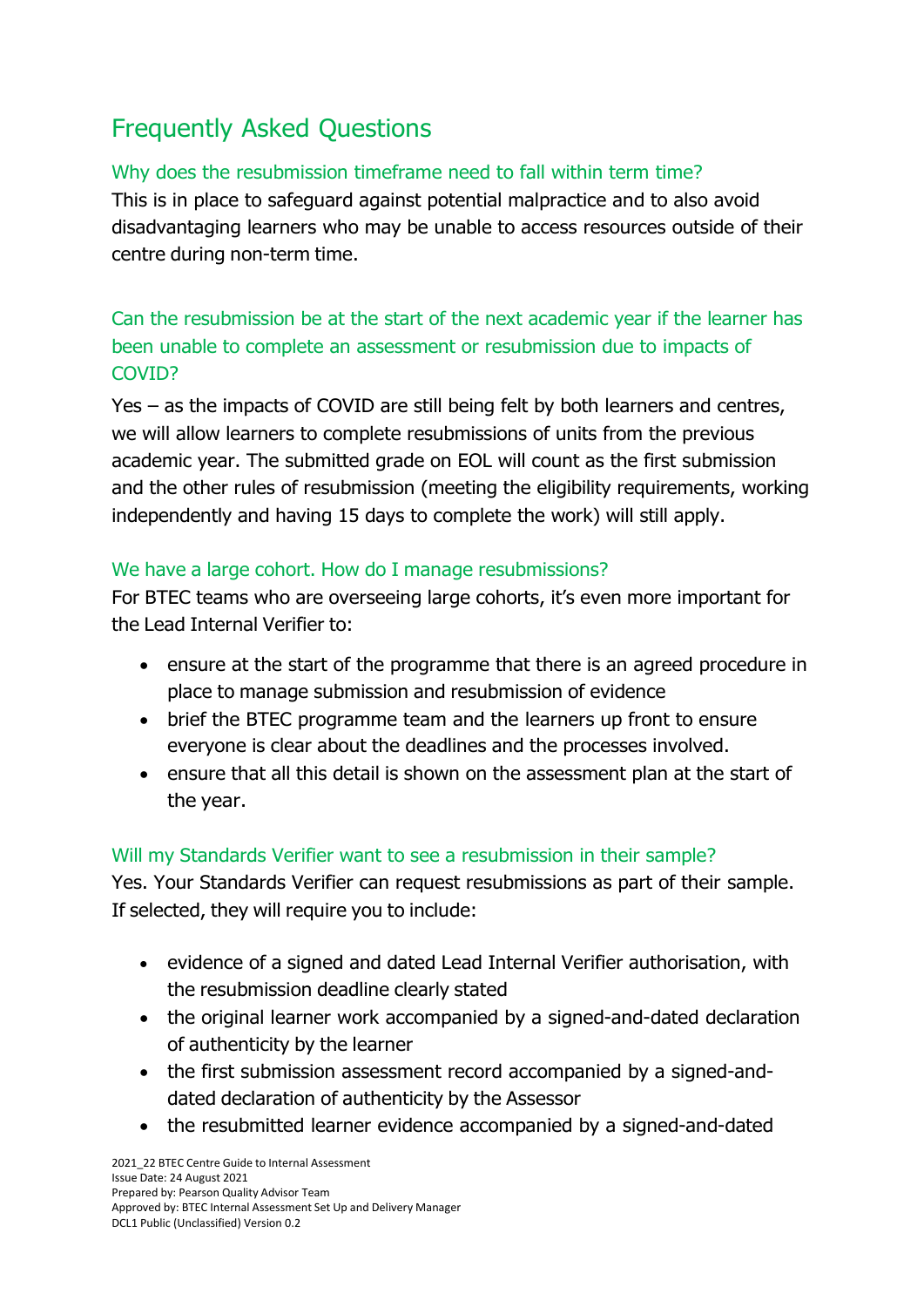declaration of authenticity by the learner

- the resubmission assessment record, detailing the additional learner evidence submitted, showing any related changes to the assessment decisions and accompanied by a signed-and-dated declaration of authenticity by the learner
- documentation of the internal verification of the resubmission assessment decisions, if applicable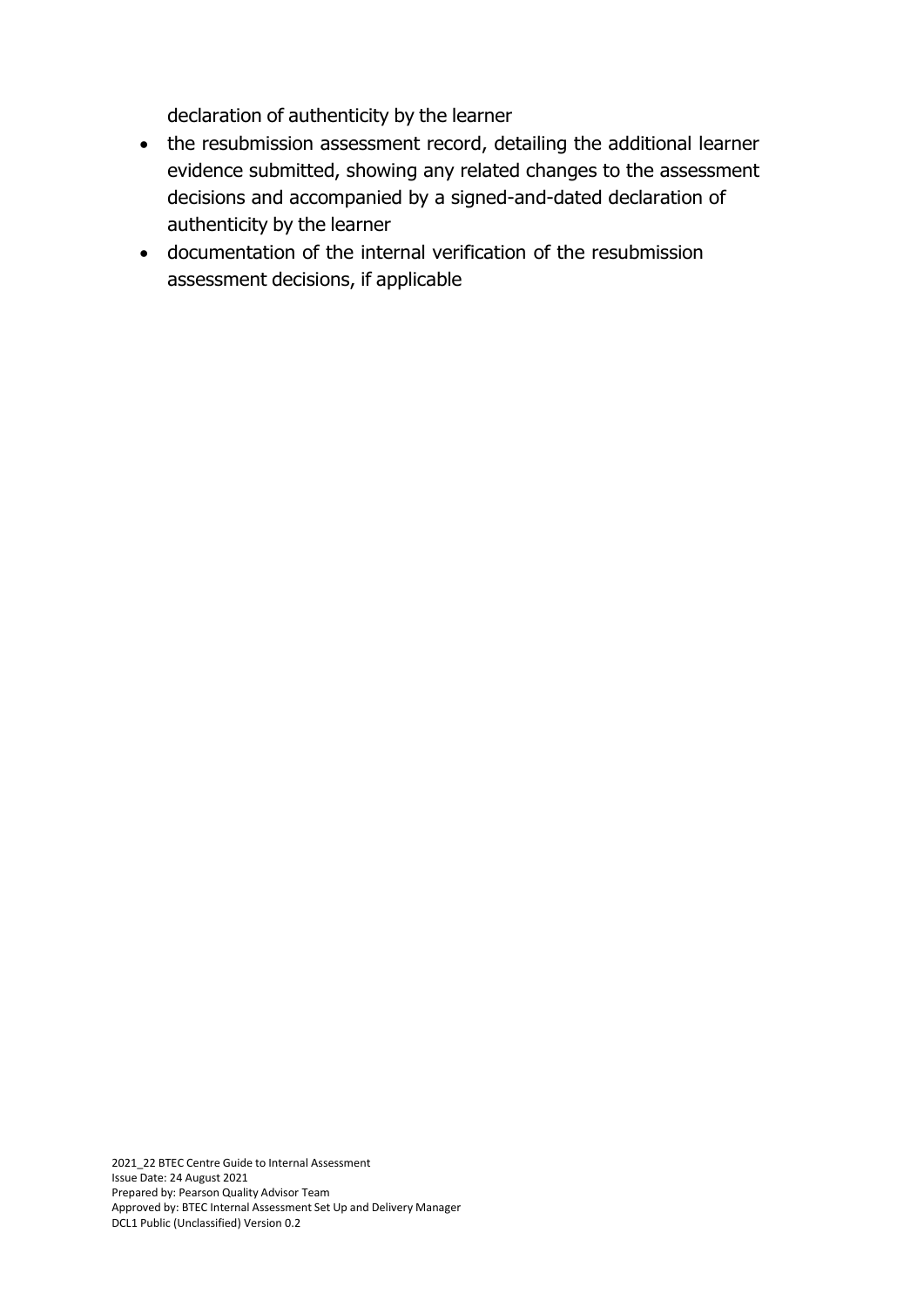# Retakes

Retakes are available for the following qualifications:

- BTEC Level 1 Entry and Introductory Suite (from 2016)
- BTEC Level 1/2 Tech Awards
- BTEC Level 2 and 3 Technicals
- BTEC 2010 Level 3 Nationals (Legacy)
- BTEC Level 3 Nationals (from 2016)

Retakes are **not** available on the BTEC 2012 Firsts due to the fallback Level 1 criteria.

# Opportunity for a Retake

If a learner has met all the conditions listed above in the opportunity for resubmission section but has still not achieved the targeted pass criteria following the resubmission of an assignment, the Lead Internal Verifier may authorise one retake opportunity to meet the required pass criteria.

The Lead Internal Verifier must only authorise a retake in exceptional circumstances where they believe it is necessary, appropriate and fair to do so.

## **Conditions for a retake**

- The retake must be a new task or assignment targeted only to the pass criteria which were not achieved in the original assignment
- The Assessor must agree and record a clear deadline before the learner starts a retake
- The deadline must fall within the same academic year that the initial submission was made
- On submission of the work, both the learner and the Assessor must also submit a signed and dated declaration of authentication
- The Assessor cannot award a merit or distinction grade for a retake assignment.
- The learner will not be allowed any further resubmissions or retake opportunities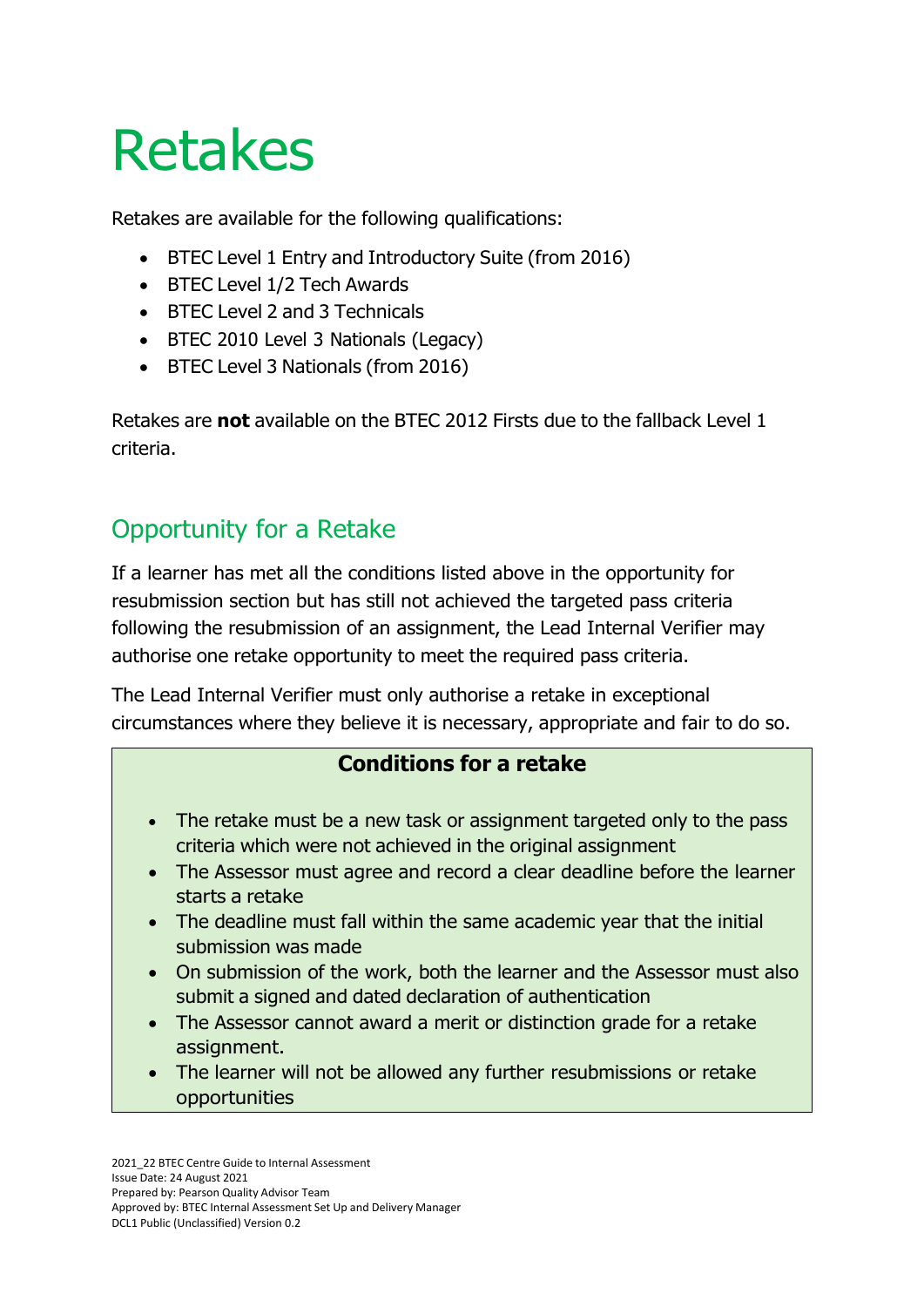Whilst retakes do NOT need to be taken within a set time frame and can be completed at any time, they must still take place within the same academic year that the initial submission was made. It is also important to remember that a unit is not complete until all resubmissions and retakes are finalised.

Leaving a retake opportunity until the end of the academic year can impact your centre's ability to complete standard verification activity. More importantly, it can also impact a learner's ability to recall information which could disadvantage them.

# Frequently Asked Questions

## Does this mean that a learner who missed the original deadline cannot have a retake?

Yes. The learner must have met the original submission deadline. Learners who do not meet the initial submission date will not have the opportunity for resubmission nor a retake. It is important that learners are made aware of the importance of meeting deadlines. The only exception would be where an extension to the initial deadline has been granted by the Lead IV due to extenuating circumstances.

## If a learner is granted a retake opportunity, do they need to be assessed against all the pass criteria for the unit?

No. A retake opportunity means a new assignment which targets only the pass criteria that the learner has not yet met following submission and resubmission.

## Will the Standards Verifier want to see a retake in their sample?

Yes. Standards Verifiers can request learners who have been granted a retake as part of their sample. If selected, they will require you to include:

- evidence of a signed and dated Lead Internal Verifier authorisation, with the retake deadline clearly stated
- the original learner work accompanied by a signed-and-dated declaration of authenticity by the learner
- the first submission assessment record accompanied by a signed-anddated declaration of authenticity by the Assessor
- the resubmitted learner evidence accompanied by a signed-and-dated declaration of authenticity by the learner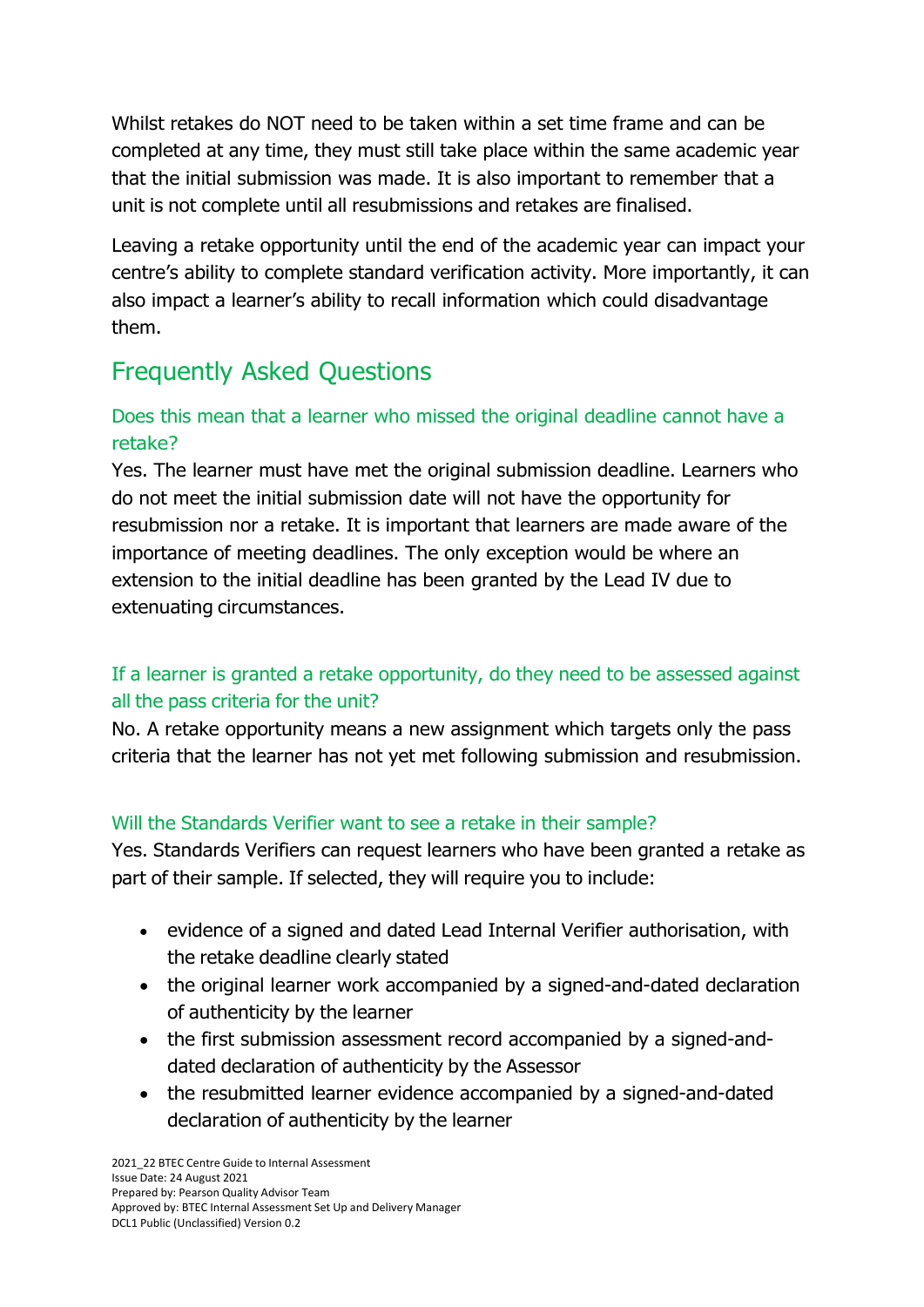- the resubmission assessment record, detailing the additional learner evidence submitted, showing any related changes to the assessment decisions and accompanied by a signed-and-dated declaration of authenticity by the learner
- the new Assignment for the retake and the associated internal verification document
- the retake learner work accompanied by a signed-and-dated declaration of authenticity by the learner
- the retake submission assessment record accompanied by a signed-anddated declaration of authenticity by the Assessor
- documentation of the internal verification of the retake assessment decisions, if applicable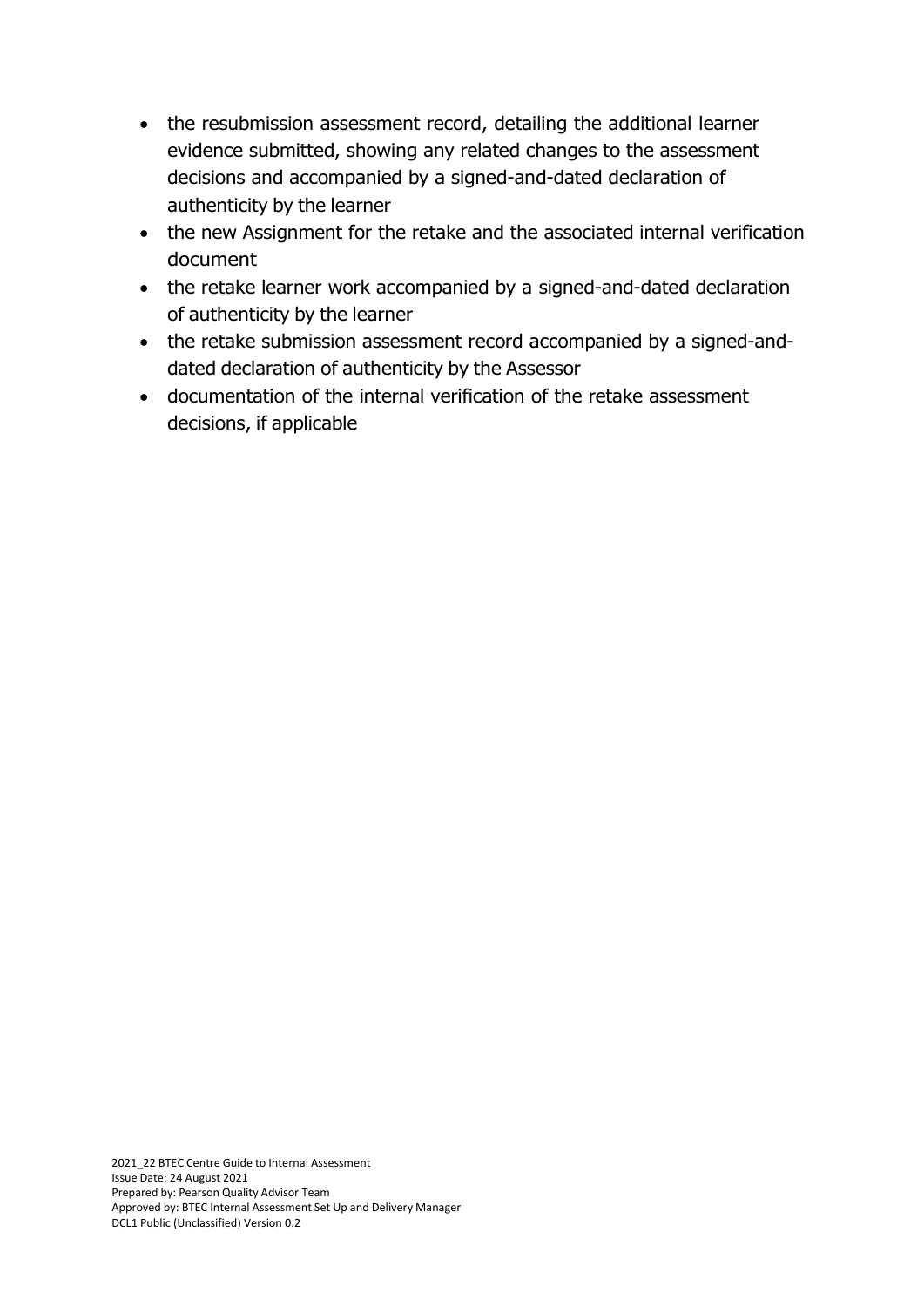## **Learner Appeals and Malpractice**

You should have in place a mechanism for ensuring all learners and staff are aware of the following:

- what constitutes an appeal and what is considered assessment malpractice
- the related processes for instigating an appeal or investigating malpractice
- the possible outcomes that may be reached
- the consequences of both internal and external outcomes
- the process that exists to enable learners to make an appeal with Pearson relating to the external or internally awarded assessment outcomes

Procedures should be known and understood by both learners and staff. Malpractice issues can be minimised by ensuring learners and staff are aware of the issues including:

- plagiarism
- collusion
- fabrication of results
- falsifying grades
- fraudulent certification claims
- referencing skills
- promoting a zero-tolerance approach

The appeals process must be understood by learners and staff. It should be transparent and enable formal challenges to assessment grades.

A thorough learner induction programme should cover both appeals and malpractice. The learner handbook is also a useful way to ensure the key information about your centre's assessment, malpractice and appeals policies are communicated.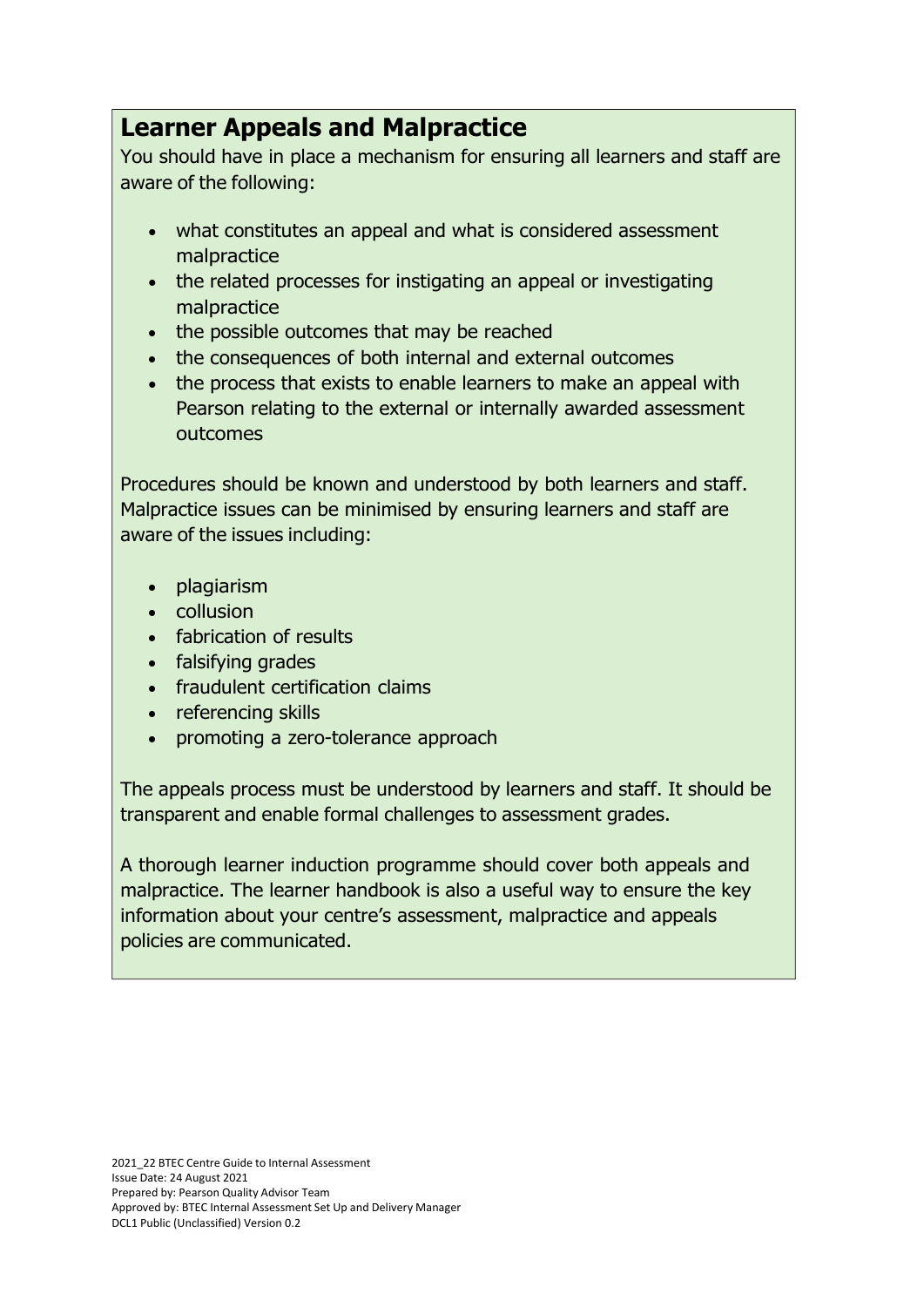# **Retention of Learner Evidence**

Original learner evidence must be kept current, safe and secure for 12 weeks after learners have been certificated. **Please note that the 12 weeks starts once the certificates have been received by your centre.** Due to the nature of the evidence produced for Art & Design practical work, this can be good quality photos or videos rather than the original evidence. Current learner work must be made available to Pearson on request. On occasion, the Regulator may also request portfolios of learner work and assessment documents.

For learners undertaking a top-up qualification, the learner work must be retained for 12 weeks after receipt of certificates for the largest size qualification that the learner will be undertaking. This means that you must retain learner work throughout the second year of the qualification. Work that has been certificated will not be called for standards verification sampling.

**It is a risk to allow learners to keep work long-term** while on the programme. Evidence produced by learners still on the programme should be kept at the centre. Electronic archiving is acceptable, providing it is secure and accessible on request.

#### **Retention of Assessment Documentation**

Following learner certification, the following BTEC documentation should be retained for a **minimum of three years** for centre and awarding body scrutiny as required:

- assignment briefs
- assessment records (feedback sheets)
- the associated internal verification documentation
- achievement tracking at criteria and unit level

This will require:

- storing all assessment records securely and safely relating to both internally and externally set assessments. This may be electronic.
- maintaining records of learner achievements that are up to date, regularly reviewed and tracked accurately against national standards
- having all current learner evidence available for verification purposes. Once learners have received their BTEC certificates, you may return their work to them 12 weeks after the certification date
- retaining records of assessment decisions at criterion and unit level

All assessment documentation should be made secure against hazards like theft and fire, etc. The records should be of sufficient detail to show exactly how assessment decisions were made. Data should only be accessible by relevant staff. It is essential records are kept securely for this for a Pearson audit if required and in case of learner appeals or certification issues, for example.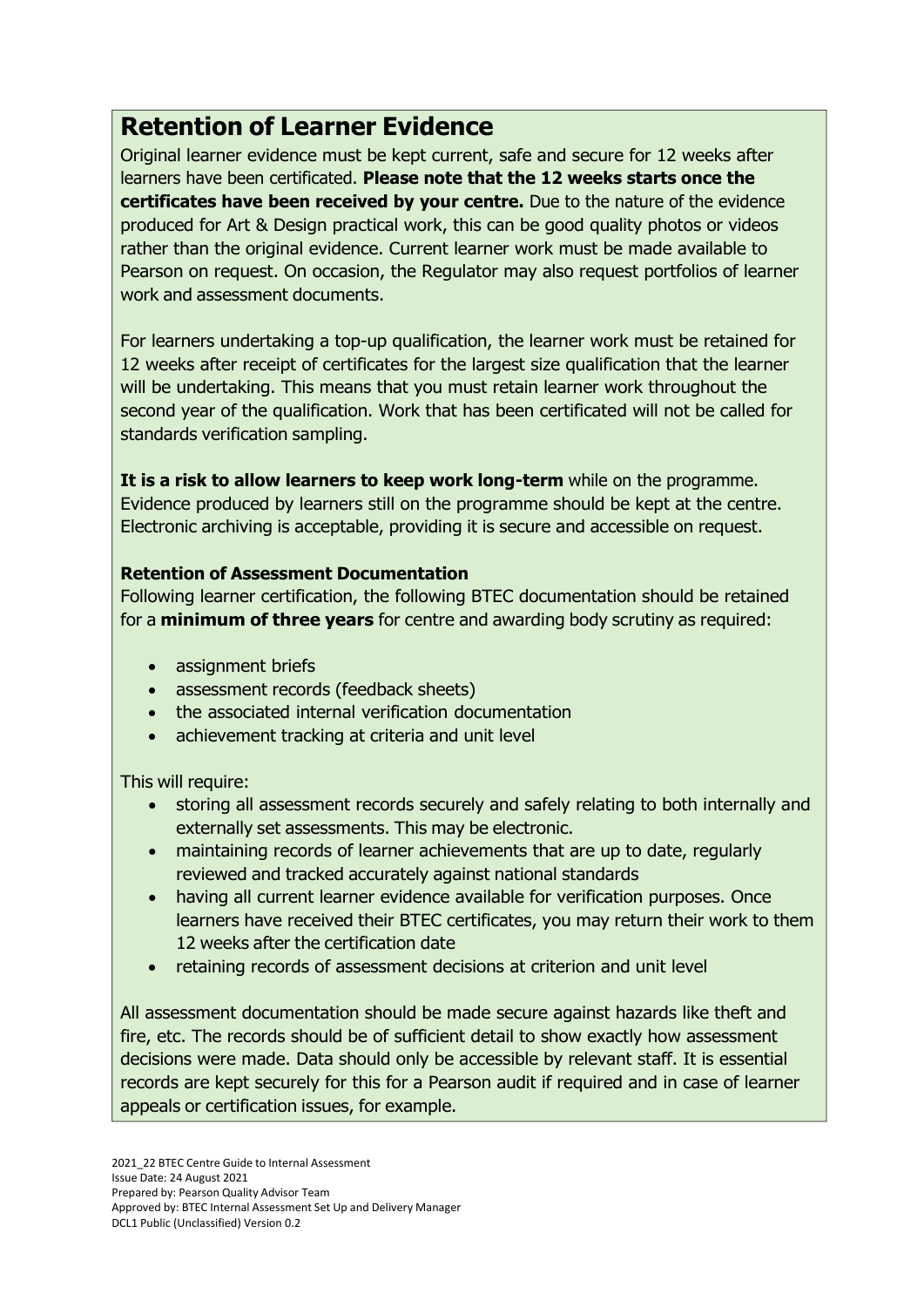# Feedback Stages

For BTEC qualifications, feedback to learners is split into three distinct types:

- Teaching and Learning
- During Assessment
- Post Assessment

You will need to ensure you follow the information below to ensure you are providing learners with the appropriate level of feedback during the delivery and assessment of the qualification.

The evidence learners submit for assessment must always be their own work. Teachers providing additional supported learning are already aware of the line between helping a learner achieve their full potential, and doing the work for them, and the framework of rules for BTEC assessment reinforces these principles.

The assessment rules for BTEC do not cover formative feedback, only feedback during and following assessment. Therefore, during teaching and learning you are using your best professional judgement about the nature, quantity or level of feedback.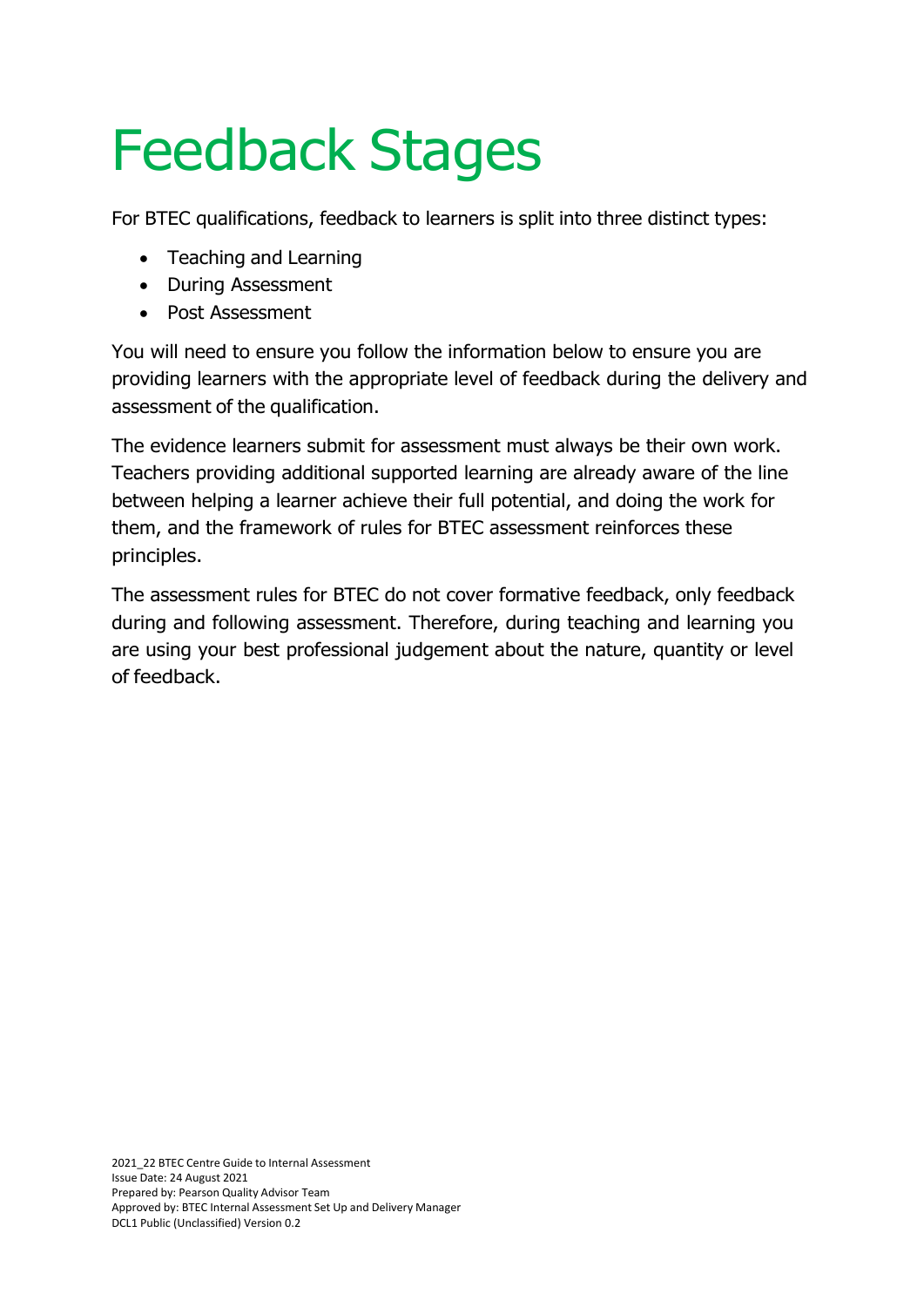## **Stage 1: Teaching and Learning**

The focus of this stage is to prepare learners for the assessment, developing their decision making and personal skills to support their achievement of the assessment criteria.

## **Providing Learners with Feedback Stage 1**

Before starting an assessment, the tutor must ensure each learner understands the:

- assessment requirements
- nature of the evidence they need to produce
- importance of time management and meeting deadlines.

Your feedback during this stage could include:

- Identify areas for learner progression, including stretch and challenge
- Explain clearly how BTEC assessment works and what learners need to do to achieve a Pass, Merit or Distinction
- Set "dry run" or "mock" tasks and scenarios to help learners understand what level they have reached and prepare for assessment
- Feedback on how to improve knowledge, skills, understanding, behaviour, approach, grammar etc.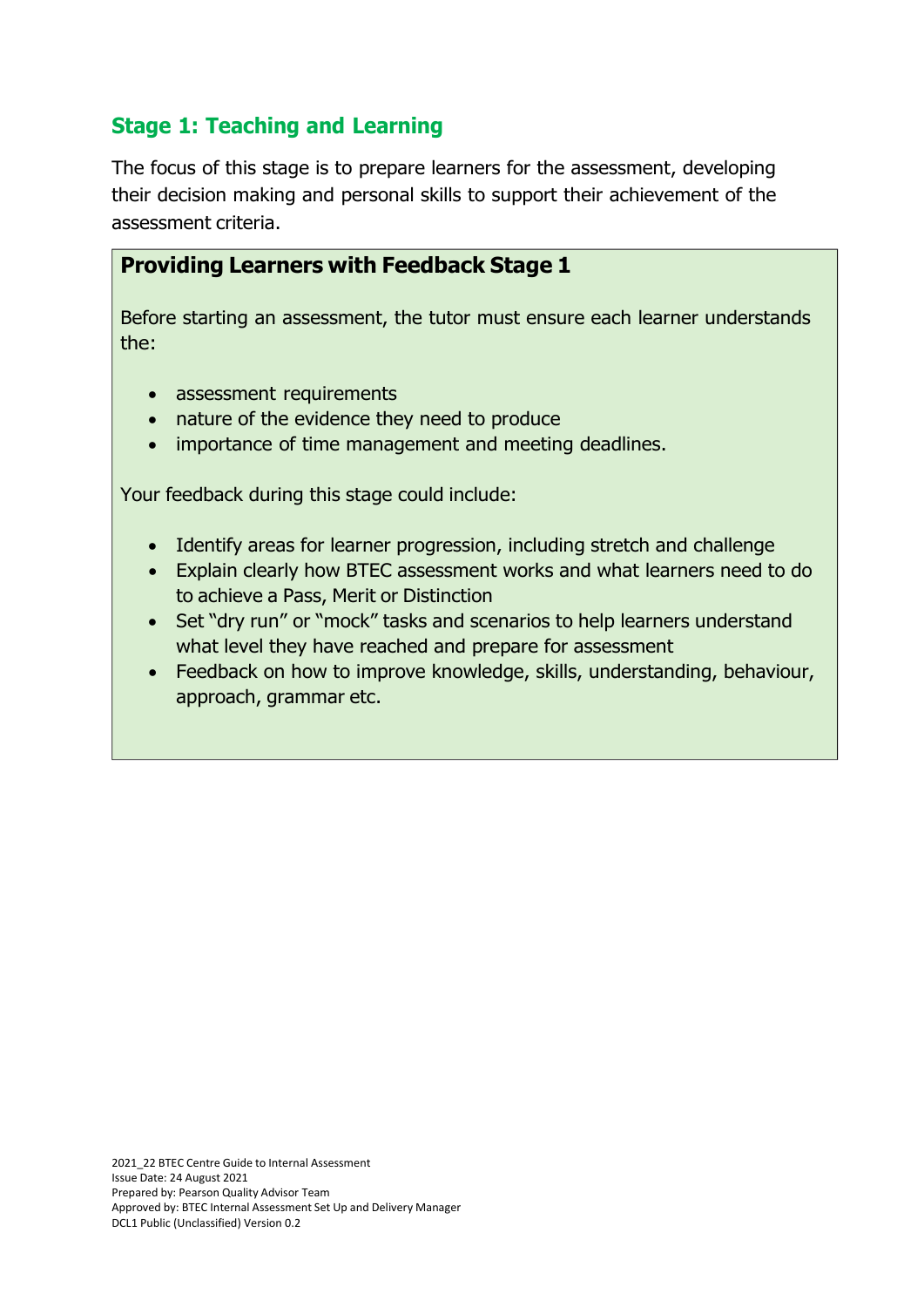## **Stage 2: During Assessment**

The teacher or tutor must decide when the learner is fully prepared to undertake the assessment.

Once learners are working on assignments which they will submit for assessment, **they must work independently** to produce and prepare evidence for assessment.

Teaching teams should also supervise learners when they are undertaking assignment work in class; although the work itself must be produced by the learners themselves, either in or outside of class.

## **Providing Learners with Feedback at Stage 2**

While learners are working on an assessment, you can continue to give general feedback and support, particularly around the development of knowledge, understanding and skills, for example:

- Guidance on how to approach the knowledge and skills requirements
- Guidance on appropriate behaviour and approach, confirmation of deadlines etc.
- Confirmation of which criteria the assessor is targeting
- Clarification of what the assignment brief requires

However, your feedback should not include formative assessment of the specific assignment evidence as your learners are generating it or confirm the achievement of or how to meet specific assessment criteria; this only happens once formal assessment has taken place.

## Frequently Asked Questions

### Once we have given learners an Assignment Brief can we offer them any feedback?

Yes. You can give feedback to your learners on their work; however, you mustn't provide them with feedback that would specifically show them how to meet criteria to achieve a specific grade.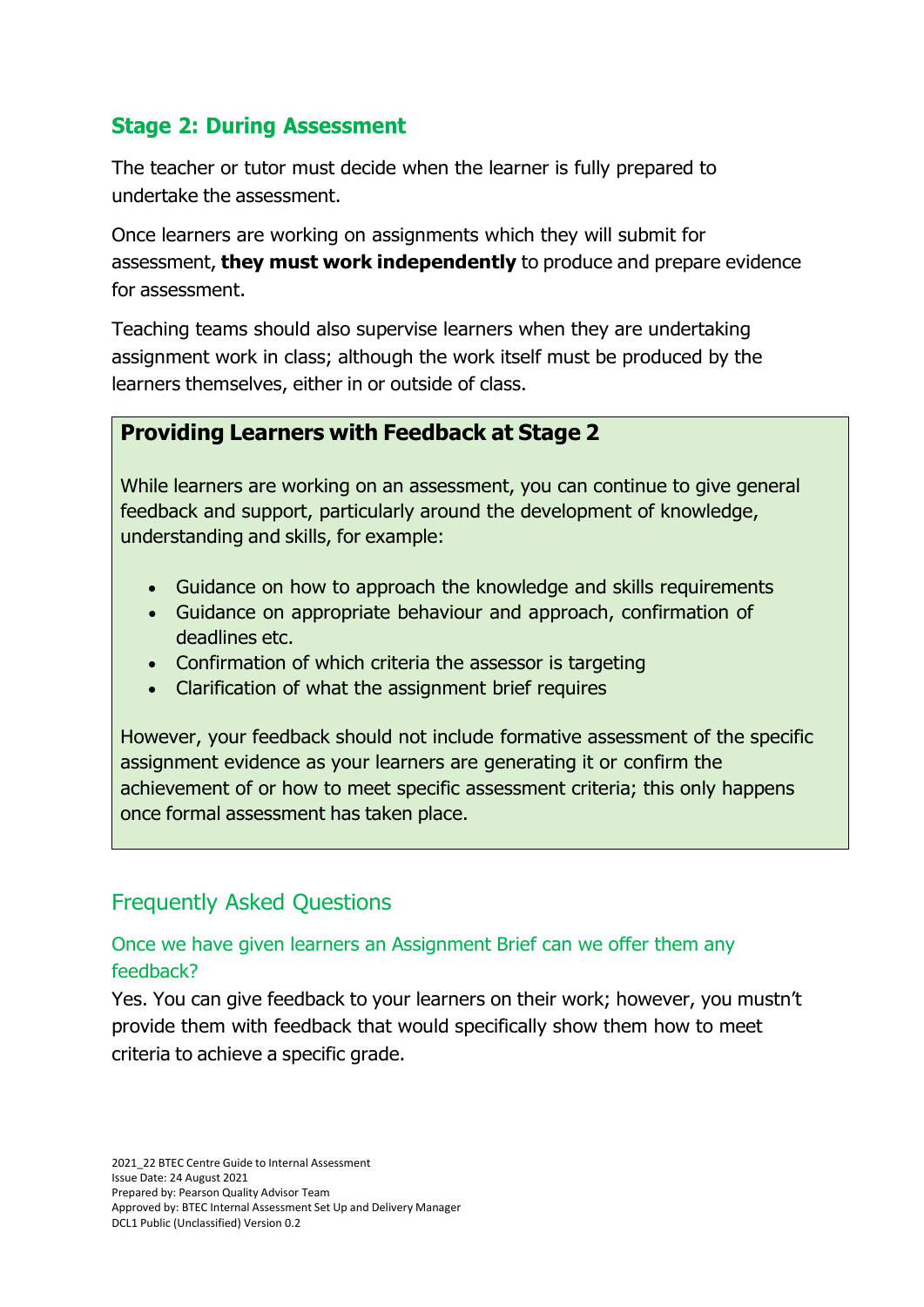Learners must show that they can generate evidence independently using their knowledge, skills and understanding gained through the learning and teaching process.

BTECs are vocational qualifications, designed to help learners become independent workers in their chosen field. So, while it is important to continue giving general feedback and support during assessment, it is not appropriate for teachers and tutors to:

- "coach" learners to produce the evidence itself
- give them a specific list of actions they need to take to meet the assessment criteria or achieve a particular grade.

What resources can learners use when completing their Assignments?

Once learners are working on assignments, they still have access to a range of information to help them generate evidence:

- **knowledge and skills** gained during teaching on the programme
- **handouts and learning resources** available for the programme
- **the unit content, assessment criteria and assessment guidance** in the qualification specification
- **the assignment brief**, detailing the scenario, specific tasks, evidence and information sources

## Are we still able to provide predicted grades to our learners?

Yes. Predicted grades are a useful indicator of expected achievement and can be provided to learners prior to the start of learners commencing and assignment for assessment. However, its important learners understand that they are just an indicator rather than a confirmation of final achievement. They do not count as formal assessment nor confirmation of achievement. The assessment rules help to reinforce this by making a clear separation between:

- the feedback given during teaching and learning (which could include predicting grades and on-going progress reporting) and
- support supervision and feedback during and following assessment

Once a learner has started to receive results from their assessments, they will have concrete information on how well they are achieving and how that achievement translates into a grade.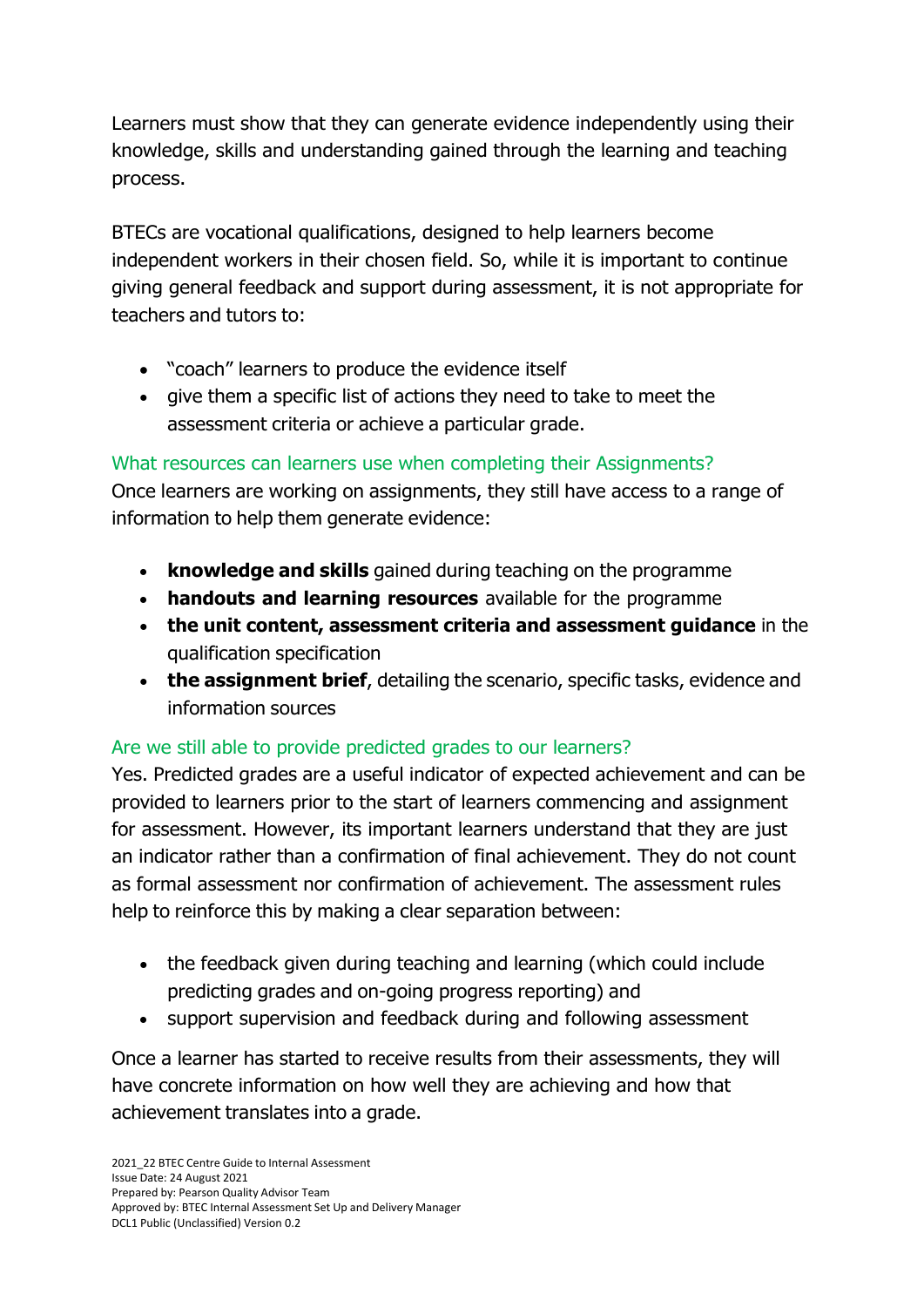This means that BTEC teachers, assessors, internal verifiers and learners can all be clear about how they are achieving and progressing during the programme or course, and this information can also:

- inform predicted grades
- help identify and focus on areas for stretch and progression

# **Stage 3: Following Assessment**

Following assessment, the assessor formally records their assessment decisions against individual assessment criteria on the assessment record. The assessment record provides a formal opportunity for the assessor to give learners feedback to support their progression.

## **Providing Learners with Feedback at Stage 3**

To help the learner learn and progress, on the assessment record you should give clear feedback on:

- the assessment criteria the learner has achieved and what the learner has done well
- which assessment criteria the learner has not achieved and what was missing
- information or guidance available to the learner they could have drawn on (e.g., class notes; handouts; resources in assignment brief)
- general behaviour and conduct, approach, grammar etc.

#### **However,**

You must avoid giving direct, specific instructions on how the learner can improve the evidence to achieve a higher grade as this would affect any resubmission opportunity. You can justify why the criteria has been awarded or not awarded but you can't tell the learner what to do to improve their grade.

Remember that a sample of assessment decisions should be Internally Verified before returning the work and feedback to the learners.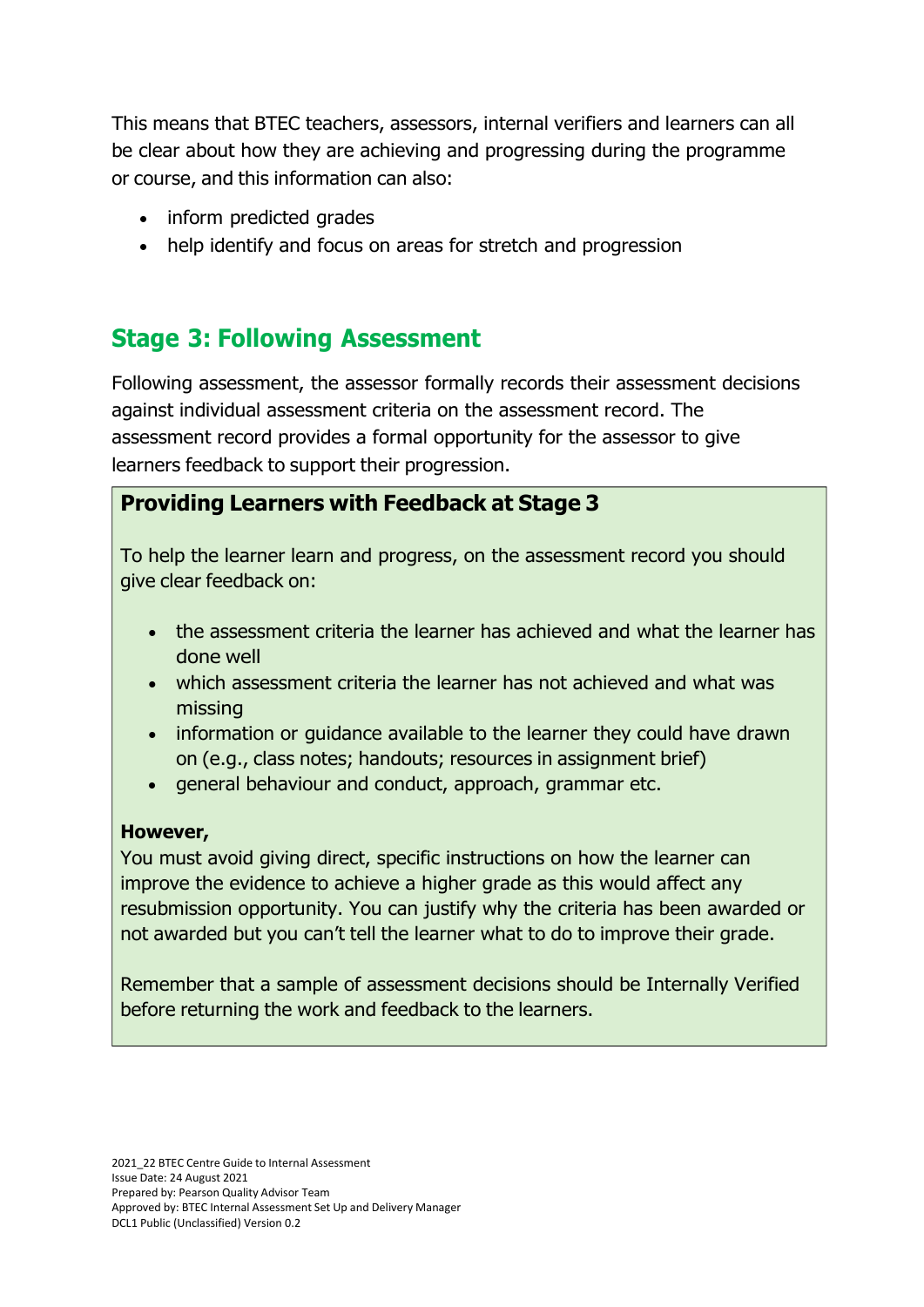## Frequently Asked Questions

## When completing the assessment record, do I need to complete feedback for each individual criterion?

Where learners have achieved the higher-grade criteria, it is not necessary to give full feedback on the lower criteria achieved by default. e.g., if D3 is achieved there does not need to be detailed feedback on M3 and P3 that flow into this. You should indicate they have been achieved but the feedback can be given against the D3 criterion only.

## Can we annotate learner work to indicate where they have or have not met the assessment criteria?

We recognise that it is good practice to make annotations on learner work during feedback. This helps the learner, Assessors, Internal Verifiers and Standards Verifiers identify where evidence towards specific assessment criteria can be found.

However, the annotations must purely highlight where learner evidence contributes to the achievement of a specific assessment criteria. The annotations themselves do not constitute confirmation of achievement of specific assessment criteria; they are merely indicators to where the evidence can be found.

The assessment record should provide summative assessment feedback to the learner so it is clear why that learner has not met the individual assessment criteria, but you must not add comments that indicate what needs to be added as that would affect a resubmission.